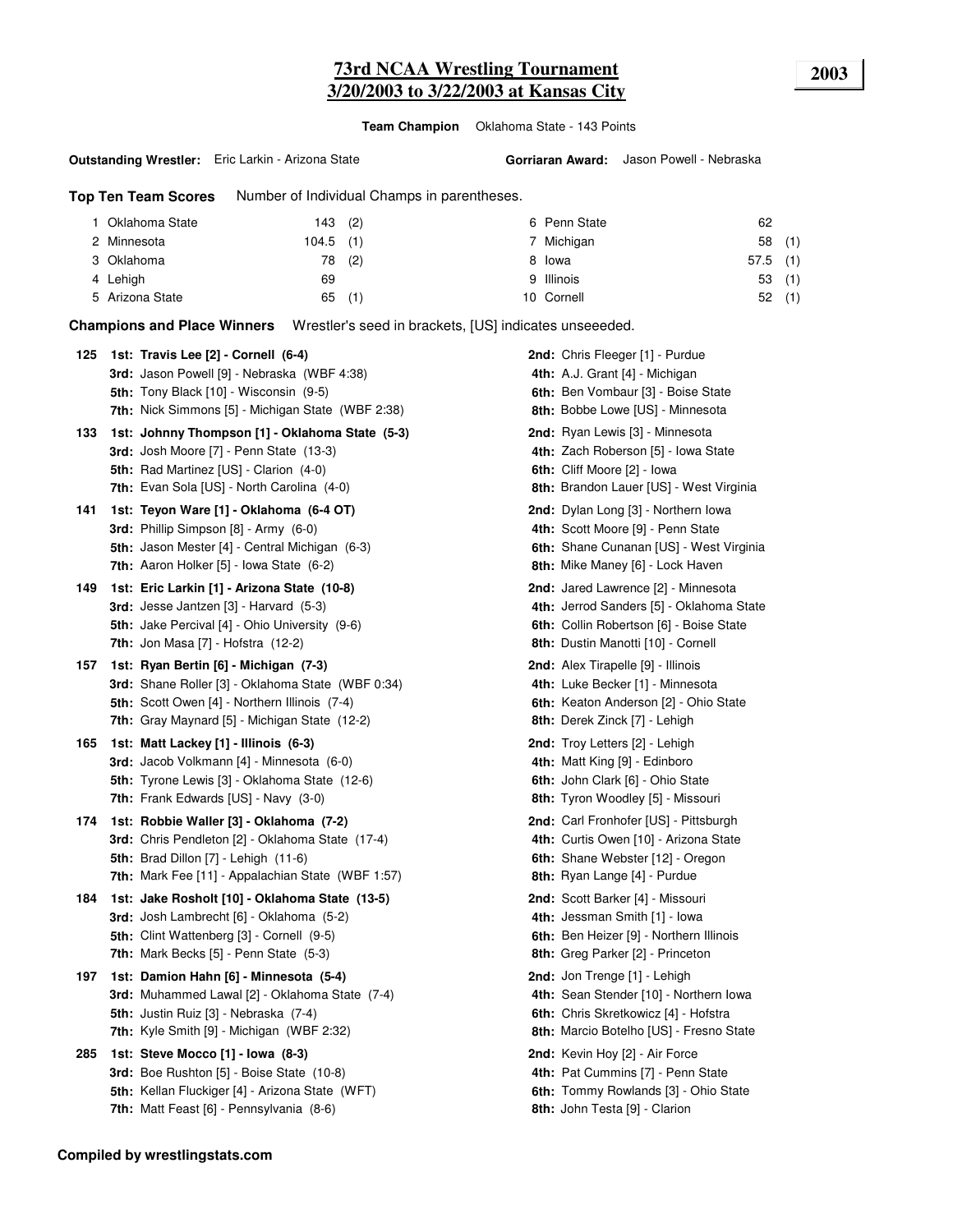# **3/20/2003 to 3/22/2003 at Kansas City 2003 NCAA Wrestling Championship Page <sup>1</sup> of <sup>30</sup>**

| Chris Fleeger, Purdue [1]                          |                              |                           |                   |                   |
|----------------------------------------------------|------------------------------|---------------------------|-------------------|-------------------|
| Jared Opfer, Kent State                            | Chris Fleeger Fall 2:38      |                           |                   |                   |
| Seth Lisa, West Virginia                           | Seth Lisa 9-8                | Chris Fleeger Fall 1:13   |                   | 125 Weight Class  |
| Ryan McClester, Citadel                            |                              |                           |                   |                   |
| Jason Powell, Nebraska [9]                         |                              |                           | Chris Fleeger 3-0 |                   |
| Bobbe Lowe, Minnesota                              | Jason Powell 8-6             |                           |                   |                   |
| Rocco Mansueto, Cleveland State                    |                              | Jason Powell 3-2          |                   |                   |
| Skyler Holman, Oklahoma State [8]                  | Rocco Mansueto 6-6 TB        |                           |                   |                   |
| Nick Simmons, Michigan State [5]                   |                              |                           |                   | Chris Fleeger 3-0 |
| Jacob Gray, Edinboro                               | Nick Simmons Fall 4:39       |                           |                   |                   |
| Terrance Clendenin, Lehigh                         |                              | Terrance Clendenin 2-1 TB |                   |                   |
| Vic Moreno, Cal Poly-SLO [12]                      | Terrance Clendenin Fall 0:19 |                           |                   |                   |
| Efren Ceballos, Cal State-Bakersfield              |                              |                           | A.J. Grant 10-0   |                   |
| Grant Nakamura, Iowa State                         | Grant Nakamura 9-5           |                           |                   |                   |
| Kyle Stoffer, Central Michigan                     |                              | A.J. Grant 9-1            |                   |                   |
| A.J. Grant, Michigan [4]                           | A.J. Grant 11-0              |                           |                   |                   |
| Ben Vombaur, Boise State [3]                       |                              |                           |                   | Travis Lee 6-4    |
| Matt Valenti, Pennsylvania                         | Ben Vombaur 3-1              |                           |                   |                   |
|                                                    |                              | Ben Vombaur 8-5           |                   |                   |
| Michael Delaney, Oregon State<br>Tommy Hoang, Duke | Tommy Hoang 12-4             |                           |                   |                   |
|                                                    |                              |                           | Ben Vombaur 3-2   |                   |
| Chris Rodrigues, North Carolina [11]               | Chris Rodrigues 6-4          |                           |                   |                   |
| Pat Flynn, Hofstra                                 |                              | Bo Maynes 5-1             |                   |                   |
| Adam Smith, Penn State                             | Bo Maynes 5-3                |                           |                   |                   |
| Bo Maynes, Oklahoma [6]                            |                              |                           |                   | Travis Lee 5-3    |
| Luke Eustice, Iowa [7]                             | Luke Eustice 1-1 TB          |                           |                   |                   |
| George Cintron, North Carolina State               |                              | Tony Black TF 15-0, 5:42  |                   |                   |
| Heath McKim, Air Force                             | Tony Black Fall 4:54         |                           |                   |                   |
| Tony Black, Wisconsin [10]                         |                              |                           | Travis Lee 3-2    |                   |
| Twan Pham, Illinois                                | Bobby Stinson 10-5           |                           |                   |                   |
| Bobby Stinson, Rider                               |                              | Travis Lee Fall 2:50      |                   |                   |
| Rich Caisse, Appalachian State                     | Travis Lee 6-0               |                           |                   |                   |
| Travis Lee, Cornell [2]                            |                              |                           |                   |                   |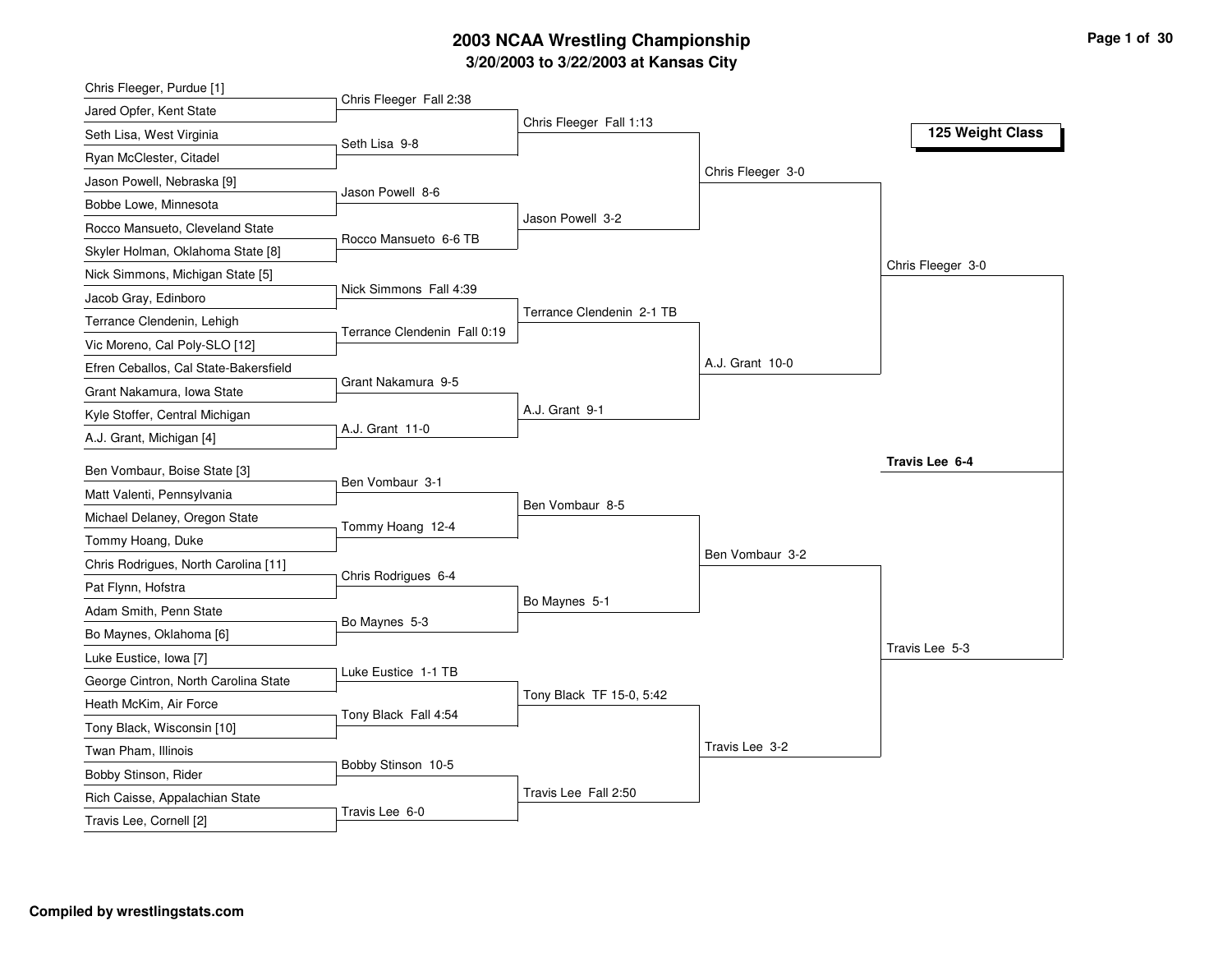### **3/20/2003 to 3/22/2003 at Kansas City 2003 NCAA Wrestling Championship Page <sup>2</sup> of <sup>30</sup>**

| Caisse, Appalachian State       |                           |                |                   |                  |                  |                                                       |
|---------------------------------|---------------------------|----------------|-------------------|------------------|------------------|-------------------------------------------------------|
| Pham, Illinois                  | Pham 3-2                  |                |                   |                  |                  |                                                       |
|                                 |                           | Simmons 3-2    |                   |                  |                  | <b>125 Consolation Bracket</b>                        |
|                                 | Simmons, Michigan State   |                |                   |                  |                  |                                                       |
| McKim, Air Force                |                           |                | Simmons 6-1       |                  |                  |                                                       |
| Cintron, North Carolina State   | McKim 6-3                 |                |                   | Simmons 6-4      |                  |                                                       |
|                                 |                           | McKim 3-1      |                   |                  |                  |                                                       |
|                                 | Nakamura, Iowa State      |                | Maynes, Oklahoma  |                  |                  |                                                       |
| Smith, Penn State               |                           |                |                   |                  | Black 5-0        |                                                       |
| Flynn, Hofstra                  | Smith 13-6                |                |                   |                  |                  | Grant 2-0                                             |
|                                 |                           | Lisa 7-1       |                   |                  |                  |                                                       |
|                                 | Lisa, West Virginia       |                | Valenti 2-0       |                  | Grant, Michigan  |                                                       |
| Delaney, Oregon State           | Valenti Fall 4:23         |                |                   |                  |                  |                                                       |
| Valenti, Pennsylvania           |                           |                |                   | Black 1-0        |                  |                                                       |
|                                 |                           | Valenti 8-5    |                   |                  | Third Place:     | Jason Powell, Nebraska Fall 4:38                      |
|                                 | Mansueto, Cleveland State |                | Black, Wisconsin  |                  |                  | Fourth Place: A.J. Grant, Michigan                    |
| Stoffer, Central Michigan       | Ceballos 13-6             |                |                   |                  |                  | Fifth Place: Tony Black, Wisconsin 9-5                |
| Ceballos, Cal State-Bakersfield |                           | Ceballos FFT   |                   |                  |                  | Sixth Place: Ben Vombaur, Boise State                 |
|                                 |                           |                |                   |                  |                  | Seventh Place: Nick Simmons, Michigan State Fall 2:38 |
|                                 | Eustice, Iowa             |                | Moreno 8-4        |                  |                  |                                                       |
| Moreno, Cal Poly-SLO            | Moreno 16-4               |                |                   |                  |                  | Eighth Place: Bobbe Lowe, Minnesota                   |
| Gray, Edinboro                  |                           | Moreno 11-3    |                   | Powell Fall 2:39 |                  |                                                       |
|                                 |                           |                | Powell, Nebraska  |                  |                  |                                                       |
|                                 | Stinson, Rider            |                |                   |                  |                  |                                                       |
| Holman, Oklahoma State          | Lowe 12-7                 |                |                   |                  | Powell Fall 1:03 |                                                       |
| Lowe, Minnesota                 |                           | Lowe 10-5      |                   |                  |                  | Powell 7-2                                            |
|                                 |                           |                |                   |                  |                  | Vombaur, Boise State                                  |
|                                 | Hoang, Duke               |                | Lowe 11-7         |                  |                  |                                                       |
| McClester, Citadel              | McClester 12-2            |                |                   |                  |                  |                                                       |
| Opfer, Kent State               |                           | McClester 11-3 |                   | Lowe Fall 5:24   |                  |                                                       |
|                                 |                           |                |                   |                  |                  |                                                       |
|                                 | Rodrigues, North Carolina |                | Clendenin, Lehigh |                  |                  |                                                       |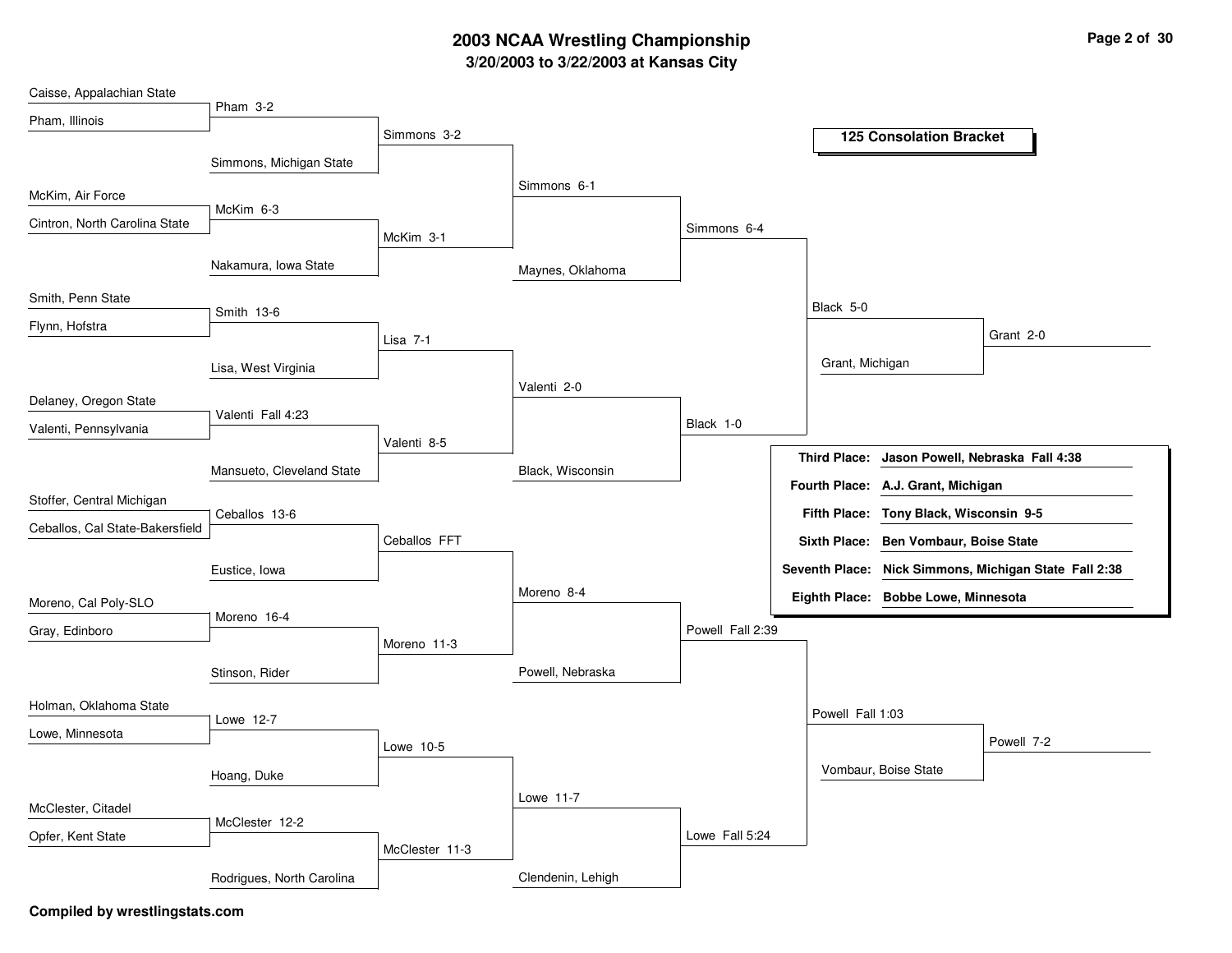# **3/20/2003 to 3/22/2003 at Kansas City 2003 NCAA Wrestling Championship Page <sup>3</sup> of <sup>30</sup>**

#### **Championship Pigtail Bouts for 125**

Lisa 4-2 Seth Lisa - West Virginia Adam Renner - Slippery Rock Cintron 7-3 George Cintron - North Carolina State Aaron Suranofsky - George Mason **Consolation Pigtail Bouts for 125** Pham 6-3 Twan Pham - Illinois Adam Renner - Slippery Rock Skyler Holman - Oklahoma State

Holman 18-4

Aaron Suranofsky - George Mason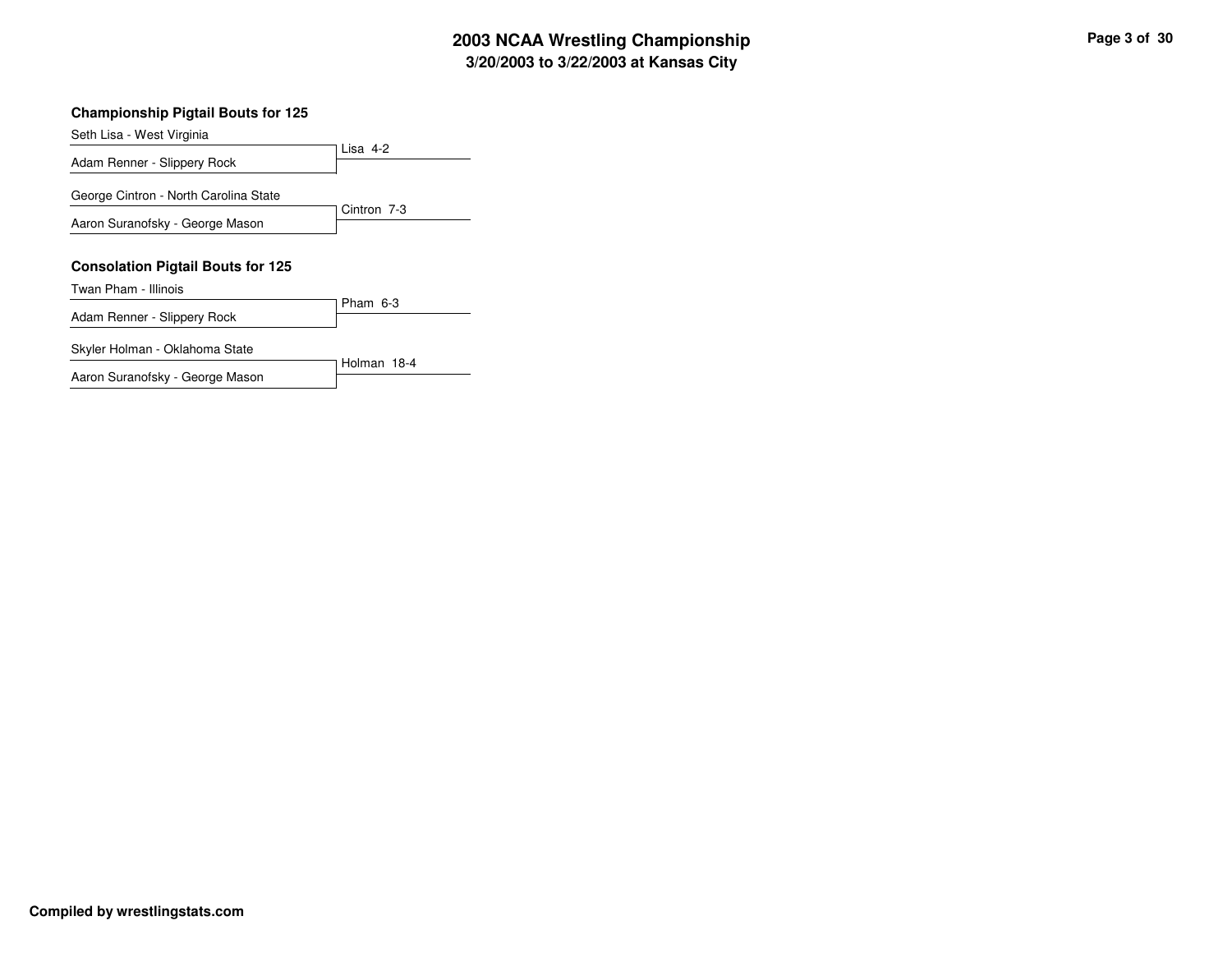# **3/20/2003 to 3/22/2003 at Kansas City 2003 NCAA Wrestling Championship Page <sup>4</sup> of <sup>30</sup>**

| Johnny Thompson, Oklahoma State [1] |                           |                           |                      |                     |
|-------------------------------------|---------------------------|---------------------------|----------------------|---------------------|
| Tom Clum, Wisconsin                 | Johnny Thompson 8-0       |                           |                      |                     |
| Dave Roberts, Millersville          | Matt Sanchez Fall 2:58    | Johnny Thompson Fall 2:01 |                      | 133 Weight Class    |
| Matt Sanchez, Cal State-Bakersfield |                           |                           |                      |                     |
| Shawn Bunch, Edinboro [9]           |                           |                           | Johnny Thompson 3-2  |                     |
| Alejandro Alvarez, Cornell          | Shawn Bunch 14-11         |                           |                      |                     |
| Joe Alexander, Virginia             |                           | Mark Jayne 8-6            |                      |                     |
| Mark Jayne, Illinois [8]            | Mark Jayne Fall 6:32      |                           |                      |                     |
| Zach Roberson, Iowa State [5]       |                           |                           |                      | Johnny Thompson 3-2 |
| Brandon Lauer, West Virginia        | Brandon Lauer Fall 4:21   |                           |                      |                     |
| Jason Cucolo, Sacred Heart          | Jason Cucolo 8-5          | Brandon Lauer Fall 2:19   |                      |                     |
| Mike Simpson, Arizona State [12]    |                           |                           |                      |                     |
| Rad Martinez, Clarion               |                           |                           | Rad Martinez 8-3     |                     |
| Jason Harless, Oregon               | Rad Martinez 9-0          |                           |                      |                     |
| Evan Sola, North Carolina           |                           | Rad Martinez 5-2          |                      |                     |
| Witt Durden, Oklahoma [4]           | Evan Sola 6-2             |                           |                      |                     |
| Ryan Lewis, Minnesota [3]           |                           |                           |                      | Johnny Thompson 5-3 |
| Justin Owens, Lock Haven            | Ryan Lewis Fall 2:16      |                           |                      |                     |
| Joey Malia, Nebraska                |                           | Ryan Lewis Fall 5:32      |                      |                     |
| Anthony Carrizales, Ohio University | Joey Malia 15-13          |                           |                      |                     |
| Phil Mansueto, Cleveland State [11] |                           |                           | Ryan Lewis Fall 0:36 |                     |
| Pat Dowty, Eastern Illinois         | Pat Dowty 7-6             |                           |                      |                     |
| Pat Garcia, Northern Iowa           |                           | Pat Garcia 5-4            |                      |                     |
| Bye                                 | Pat Garcia                |                           |                      |                     |
| Josh Moore, Penn State [7]          |                           |                           |                      | Ryan Lewis 13-3     |
| Jesse Brock, Boise State            | Josh Moore 11-1           |                           |                      |                     |
| Sam Hiatt, Northern Illinois        |                           | Josh Moore 7-0            |                      |                     |
| Richard LaForge, Hofstra [10]       | Sam Hiatt 7-5 OT          |                           |                      |                     |
| Travis Drake, Appalachian State     |                           |                           | Cliff Moore 4-3      |                     |
| Greg Schaefer, Indiana              | Travis Drake 11-4         |                           |                      |                     |
| Sean Markey, Citadel                |                           | Cliff Moore 9-6           |                      |                     |
| Cliff Moore, Iowa [2]               | Cliff Moore TF 17-2, 7:00 |                           |                      |                     |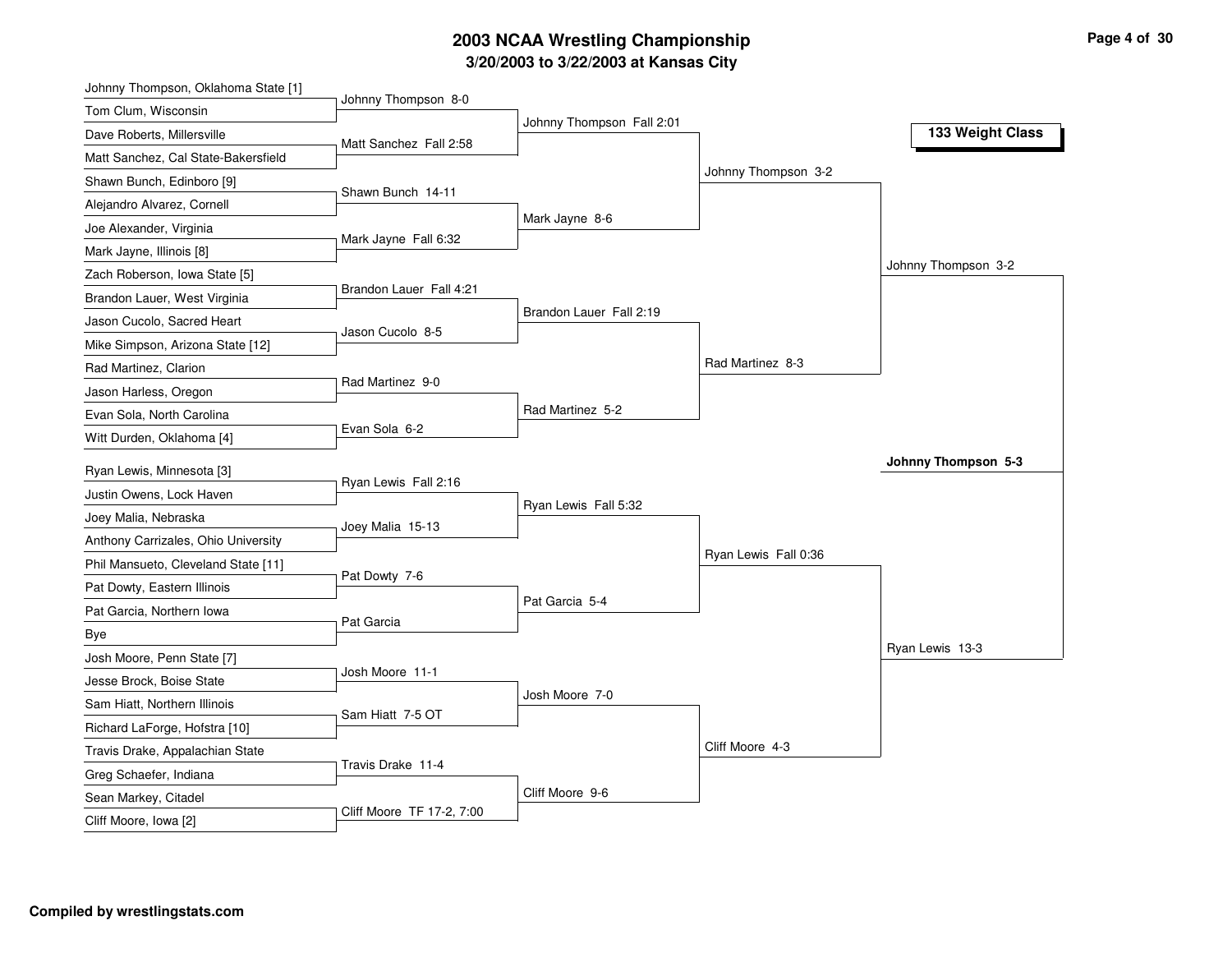## **3/20/2003 to 3/22/2003 at Kansas City 2003 NCAA Wrestling Championship Page <sup>5</sup> of <sup>30</sup>**

| Markey, Citadel             |                              |               |                       |                 |                      |                                            |                                              |
|-----------------------------|------------------------------|---------------|-----------------------|-----------------|----------------------|--------------------------------------------|----------------------------------------------|
| Schaefer, Indiana           | Schaefer 17-7                |               |                       |                 |                      |                                            |                                              |
|                             |                              | Schaefer 3-2  |                       |                 |                      | <b>133 Consolation Bracket</b>             |                                              |
|                             | Cucolo, Sacred Heart         |               |                       |                 |                      |                                            |                                              |
| LaForge, Hofstra            |                              |               | Sola 7-5              |                 |                      |                                            |                                              |
| Brock, Boise State          | Brock 3-1                    |               |                       | Sola 6-5        |                      |                                            |                                              |
|                             |                              | Sola 8-0      |                       |                 |                      |                                            |                                              |
|                             | Sola, North Carolina         |               | Garcia, Northern Iowa |                 |                      |                                            |                                              |
| Bye                         |                              |               |                       |                 | Moore Fall 1:05      |                                            |                                              |
| Mansueto, Cleveland State   | Mansueto                     |               |                       |                 |                      |                                            |                                              |
|                             |                              | Mansueto 5-4  |                       |                 |                      |                                            | Moore 10-3                                   |
|                             | Sanchez, Cal State-Bakersfie |               |                       |                 | Martinez, Clarion    |                                            |                                              |
| Carrizales, Ohio University |                              |               | Mansueto 5-1          |                 |                      |                                            |                                              |
| Hernandez, Purdue           | Hernandez 9-4                |               |                       | Moore Fall 0:30 |                      |                                            |                                              |
|                             |                              | Hernandez 7-3 |                       |                 | <b>Third Place:</b>  |                                            | Josh Moore, Penn State 13-3                  |
|                             | Bunch, Edinboro              |               | Moore, Penn State     |                 |                      |                                            |                                              |
| Durden, Oklahoma            |                              |               |                       |                 | <b>Fourth Place:</b> | Zach Roberson, Iowa State                  |                                              |
| Harless, Oregon             | Durden 6-2                   |               |                       |                 |                      | Fifth Place: Rad Martinez, Clarion 4-0     |                                              |
|                             |                              | Durden 10-4   |                       |                 |                      | Sixth Place: Cliff Moore, Iowa             |                                              |
|                             | Hiatt, Northern Illinois     |               |                       |                 |                      |                                            | Seventh Place: Evan Sola, North Carolina 4-0 |
| Simpson, Arizona State      |                              |               | Roberson 6-1          |                 |                      | Eighth Place: Brandon Lauer, West Virginia |                                              |
| Roberson, Iowa State        | Roberson 6-2                 |               |                       | Roberson 7-6 TB |                      |                                            |                                              |
|                             |                              | Roberson 9-1  |                       |                 |                      |                                            |                                              |
|                             | Drake, Appalachian State     |               | Jayne, Illinois       |                 |                      |                                            |                                              |
| Alexander, Virginia         |                              |               |                       |                 |                      |                                            |                                              |
|                             | Alvarez 4-3                  |               |                       |                 |                      | Roberson TF 16-1, 4:09                     |                                              |
| Alvarez, Cornell            |                              | Malia 11-5    |                       |                 |                      |                                            | Roberson 14-8                                |
|                             | Malia, Nebraska              |               |                       |                 | Moore, Iowa          |                                            |                                              |
|                             |                              |               | <b>Clum 7-3</b>       |                 |                      |                                            |                                              |
| Ybarra, Cal Poly-SLO        | Clum 13-7                    |               |                       |                 |                      |                                            |                                              |
| Clum, Wisconsin             |                              | Clum 15-10    |                       | Lauer 15-13 OT  |                      |                                            |                                              |
|                             | Dowty, Eastern Illinois      |               | Lauer, West Virginia  |                 |                      |                                            |                                              |
|                             |                              |               |                       |                 |                      |                                            |                                              |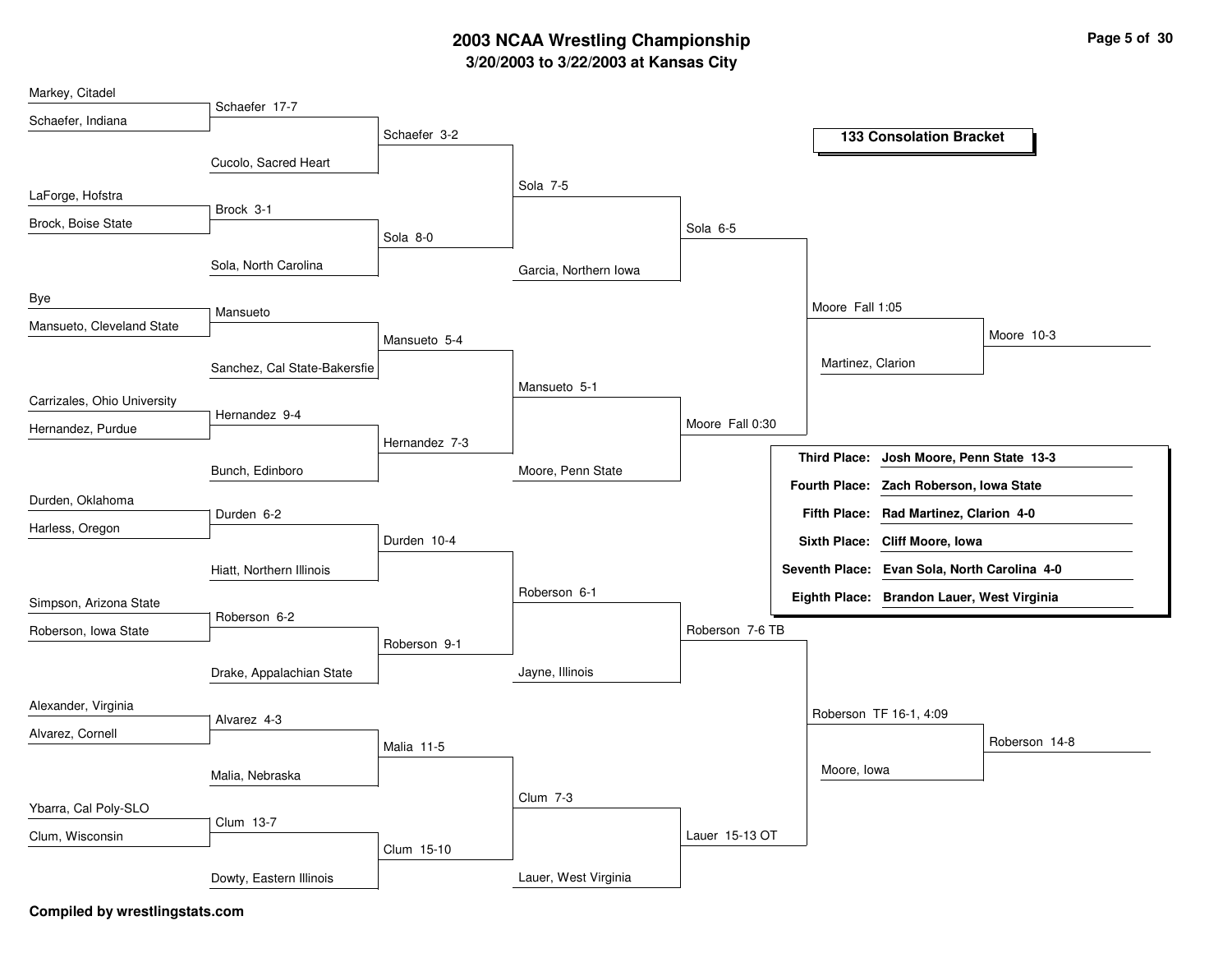# **3/20/2003 to 3/22/2003 at Kansas City 2003 NCAA Wrestling Championship Page <sup>6</sup> of <sup>30</sup>**

#### **Championship Pigtail Bouts for 133**

| Justin Owens - Lock Haven                                              |               |
|------------------------------------------------------------------------|---------------|
| Joe Cristaldi - Drexel                                                 | Owens 9-6     |
| Mark Jayne - Illinois                                                  |               |
| Bernard Gardner - Army                                                 | Jayne 16-5    |
| Witt Durden - Oklahoma                                                 |               |
| Rene Hernandez - Purdue                                                | Durden 13-2   |
| Travis Drake - Appalachian State                                       | Drake 11-9    |
| Nate Ybarra - Cal Poly-SLO                                             |               |
| <b>Consolation Pigtail Bouts for 133</b><br>Nate Ybarra - Cal Poly-SLO |               |
| Dave Roberts - Millersville                                            | Ybarra 21-7   |
| Rene Hernandez - Purdue                                                | Hernandez 8-7 |
| Justin Owens - Lock Haven                                              |               |
| Witt Durden - Oklahoma                                                 | Durden 7-5    |
| Joe Cristaldi - Drexel                                                 |               |
| Jesse Brock - Boise State                                              | Brock 6-2     |
| Bernard Gardner - Army                                                 |               |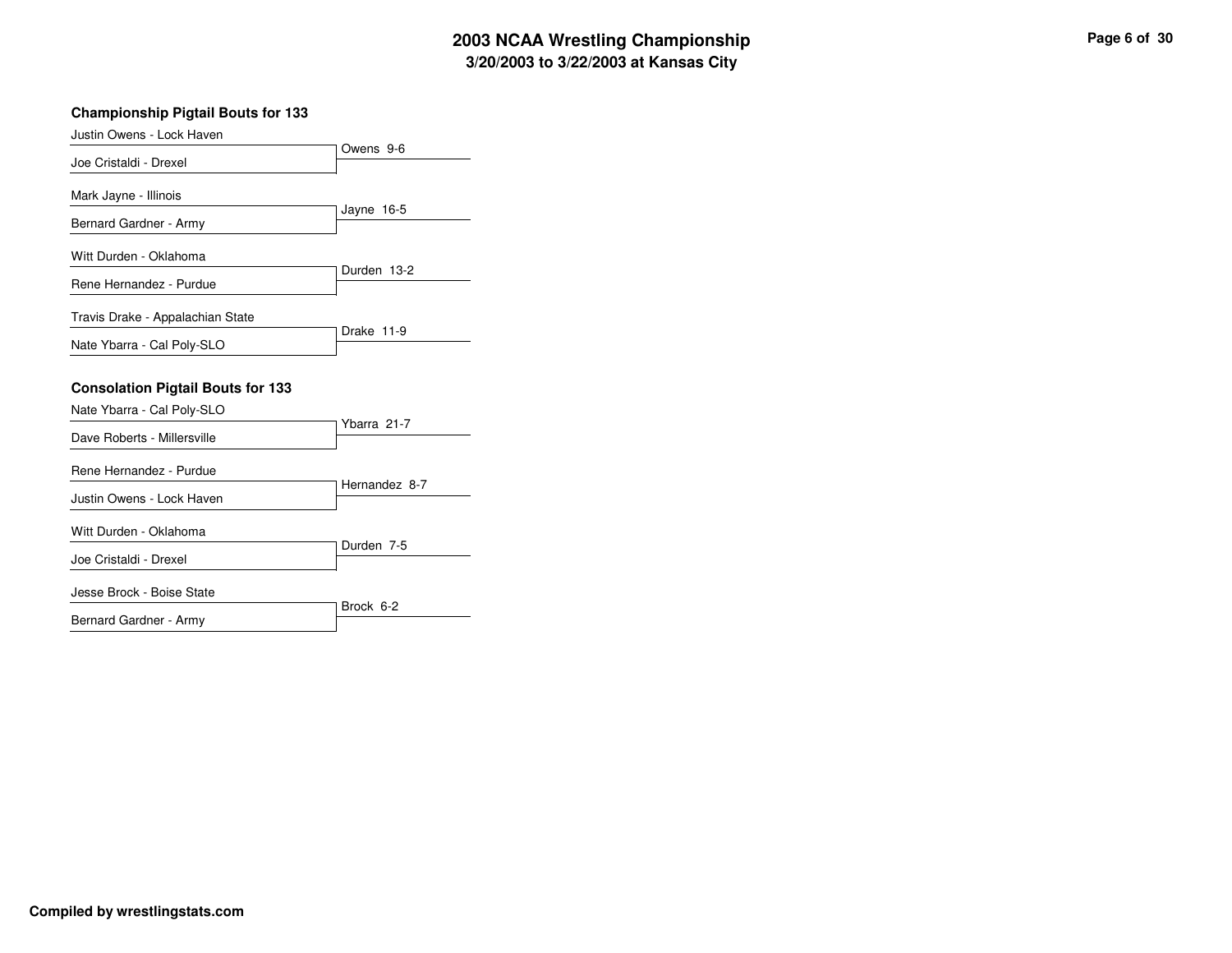# **3/20/2003 to 3/22/2003 at Kansas City 2003 NCAA Wrestling Championship Page <sup>7</sup> of <sup>30</sup>**

| Teyon Ware, Oklahoma [1]                                      |                          |                           |                      |                   |
|---------------------------------------------------------------|--------------------------|---------------------------|----------------------|-------------------|
| Juan Mora, Cal State-Fullerton                                | Teyon Ware TF 18-3, 7:00 |                           |                      |                   |
| Ryan L'Amoreaux, Michigan State                               | Mike Messina 8-4         | Teyon Ware 5-4            |                      | 141 Weight Class  |
| Mike Messina, Sacred Heart                                    |                          |                           |                      |                   |
| Scott Moore, Penn State [9]                                   |                          |                           | Teyon Ware 5-2       |                   |
| Clint Frease, Brown                                           | Scott Moore 11-5         |                           |                      |                   |
| Casey Olsen, Fresno State                                     |                          | Phillip Simpson Fall 6:58 |                      |                   |
| Phillip Simpson, Army [8]                                     | Phillip Simpson 6-2      |                           |                      |                   |
| Aaron Holker, Iowa State [5]                                  |                          |                           |                      | Teyon Ware 3-1 TB |
| Tyler Laudon, Wisconsin                                       | Aaron Holker 6-2         |                           |                      |                   |
| Clark Forward, Michigan                                       |                          | Aaron Holker 9-2          |                      |                   |
| J.P. Reese, Missouri [12]                                     | J.P. Reese 6-3           |                           |                      |                   |
| Ronald Tarquinio, Pittsburgh                                  |                          |                           | Jason Mester 11-3    |                   |
| Bob Seidel, Virginia                                          | Bob Seidel 8-3           |                           |                      |                   |
| Frank Edgar, Clarion                                          |                          | Jason Mester 9-2          |                      |                   |
| Jason Mester, Central Michigan [4]                            | Jason Mester 3-2         |                           |                      |                   |
| Dylan Long, Northern Iowa [3]                                 |                          |                           |                      | Teyon Ware 6-4 OT |
| Derek Phillips, Minnesota                                     | Dylan Long 10-0          |                           |                      |                   |
| Josh Ruff, SUNY-Binghampton                                   |                          | Dylan Long 17-3           |                      |                   |
|                                                               | Josh Ruff Fall 4:06      |                           |                      |                   |
|                                                               |                          |                           |                      |                   |
| Jared Sullivan, Tennessee-Chattanooga                         |                          |                           | Dylan Long 4-0       |                   |
| Coyte Cooper, Indiana [11]                                    | Coyte Cooper 13-3        |                           |                      |                   |
| Josh Wooton, Northern Illinois                                |                          | Mike Maney 2-0            |                      |                   |
| Casey Hunt, Oregon                                            | Mike Maney 2-1           |                           |                      |                   |
| Mike Maney, Lock Haven [6]                                    |                          |                           |                      | Dylan Long 4-3    |
| Dana Holland, Arizona State [7]                               | Dana Holland 5-3         |                           |                      |                   |
| Jeff Ratliff, Ohio State                                      |                          | Dana Holland Fall 2:49    |                      |                   |
| Cory Ace, Edinboro                                            | Cory Ace 6-5             |                           |                      |                   |
| Gabe Vigil, Boise State [10]                                  |                          |                           |                      |                   |
| Shane Cunanan, West Virginia                                  | Shane Cunanan 4-1        |                           | Shane Cunanan 5-3 OT |                   |
| Doug McGraw, Pennsylvania                                     |                          |                           |                      |                   |
| Derek Sola, Millersville<br>Zack Esposito, Oklahoma State [2] | Zack Esposito 5-3        | Shane Cunanan 3-1 OT      |                      |                   |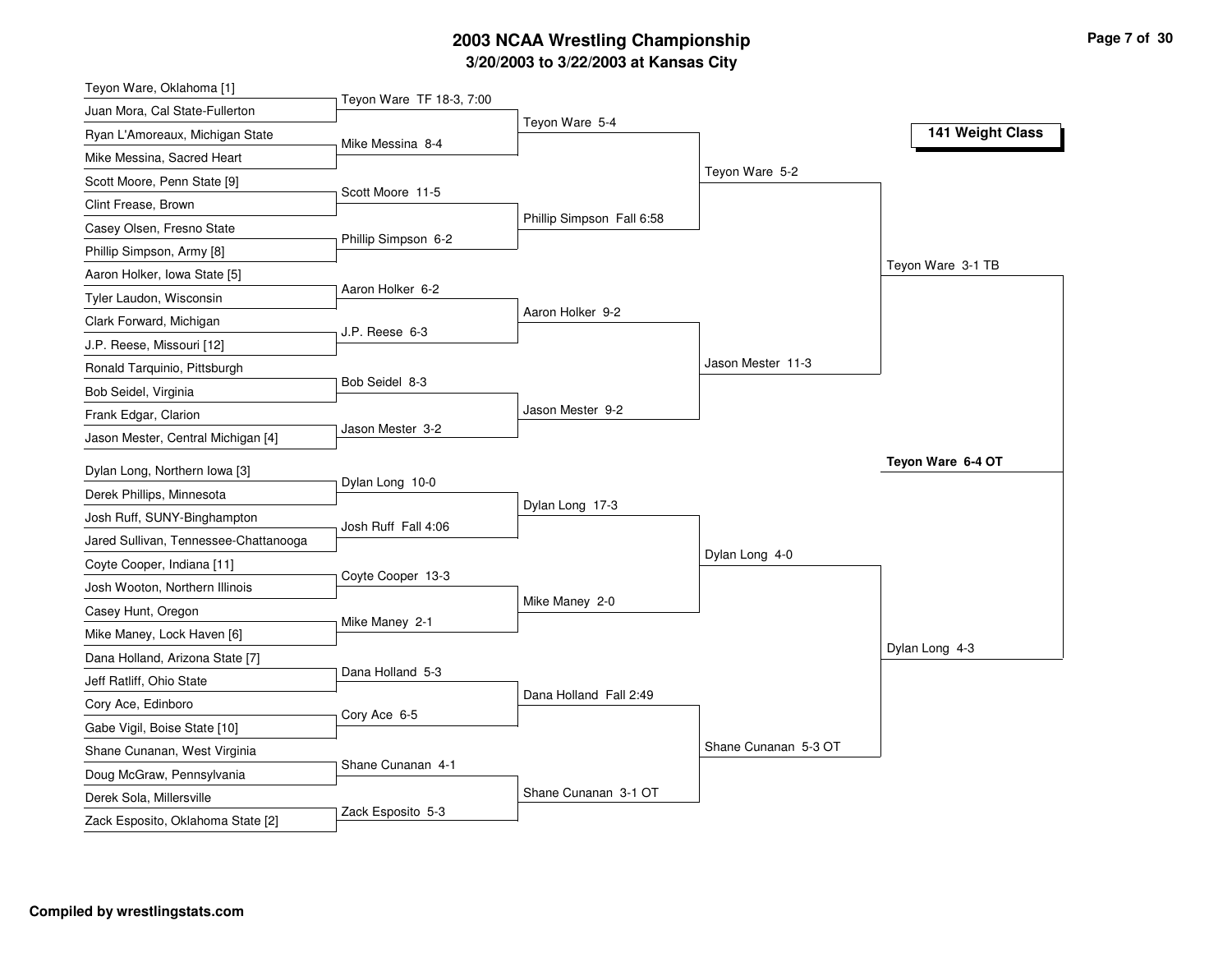# **3/20/2003 to 3/22/2003 at Kansas City 2003 NCAA Wrestling Championship Page <sup>8</sup> of <sup>30</sup>**

| Sola, Millersville            |                          |                    |                        |                  |                                                 |
|-------------------------------|--------------------------|--------------------|------------------------|------------------|-------------------------------------------------|
| McGraw, Pennsylvania          | McGraw 3-2 TB            |                    |                        |                  |                                                 |
|                               |                          | McGraw 4-0         |                        |                  | <b>141 Consolation Bracket</b>                  |
|                               | Reese, Missouri          |                    |                        |                  |                                                 |
| Vigil, Boise State            |                          |                    | McGraw 8-2             |                  |                                                 |
| Ratliff, Ohio State           | Vigil 9-3                |                    |                        |                  |                                                 |
|                               |                          | Seidel 2-1         |                        | Maney 2-1        |                                                 |
|                               | Seidel, Virginia         |                    | Maney, Lock Haven      |                  |                                                 |
| Hunt, Oregon                  |                          |                    |                        |                  |                                                 |
| Wooton, Northern Illinois     | Wooton TF 19-3, 7:00     |                    |                        |                  | Moore 2-1                                       |
|                               |                          | Wooton 11-3        |                        |                  | Moore Fall 4:54                                 |
|                               | Messina, Sacred Heart    |                    |                        |                  | Mester, Central Michigan                        |
| Sullivan, Tennessee-Chattanoo |                          |                    | Moore 12-8             |                  |                                                 |
|                               | Phillips 4-3             |                    |                        | Moore 7-1        |                                                 |
| Phillips, Minnesota           |                          | Moore 5-3          |                        |                  |                                                 |
|                               | Moore, Penn State        |                    | Holland, Arizona State |                  | Third Place: Phillip Simpson, Army 6-0          |
| Edgar, Clarion                |                          |                    |                        |                  | Fourth Place: Scott Moore, Penn State           |
| Tarquinio, Pittsburgh         | Tarquinio 5-3            |                    |                        |                  | Fifth Place: Jason Mester, Central Michigan 6-3 |
|                               |                          | Ace 13-4           |                        |                  | Sixth Place: Shane Cunanan, West Virginia       |
|                               | Ace, Edinboro            |                    |                        |                  | Seventh Place: Aaron Holker, Iowa State 6-2     |
| Forward, Michigan             |                          |                    | Esposito 8-6           |                  | Eighth Place: Mike Maney, Lock Haven            |
|                               | Forward 8-6              |                    |                        |                  |                                                 |
| Laudon, Wisconsin             |                          | Esposito Fall 3:26 |                        | Simpson 9-4      |                                                 |
|                               | Esposito, Oklahoma State |                    | Simpson, Army          |                  |                                                 |
| Olsen, Fresno State           |                          |                    |                        |                  |                                                 |
|                               | Olsen 14-5               |                    |                        |                  | Simpson Fall 3:30                               |
| Frease, Brown                 |                          | Olsen 8-1          |                        |                  | Simpson 13-7                                    |
|                               | Ruff, SUNY-Binghampton   |                    |                        |                  | Cunanan, West Virginia                          |
|                               |                          |                    | Cooper 11-5            |                  |                                                 |
| L'Amoreaux, Michigan State    | L'Amoreaux 6-2           |                    |                        |                  |                                                 |
| Mora, Cal State-Fullerton     |                          | Cooper 11-9 OT     |                        | Holker Fall 3:37 |                                                 |
|                               | Cooper, Indiana          |                    | Holker, Iowa State     |                  |                                                 |
|                               |                          |                    |                        |                  |                                                 |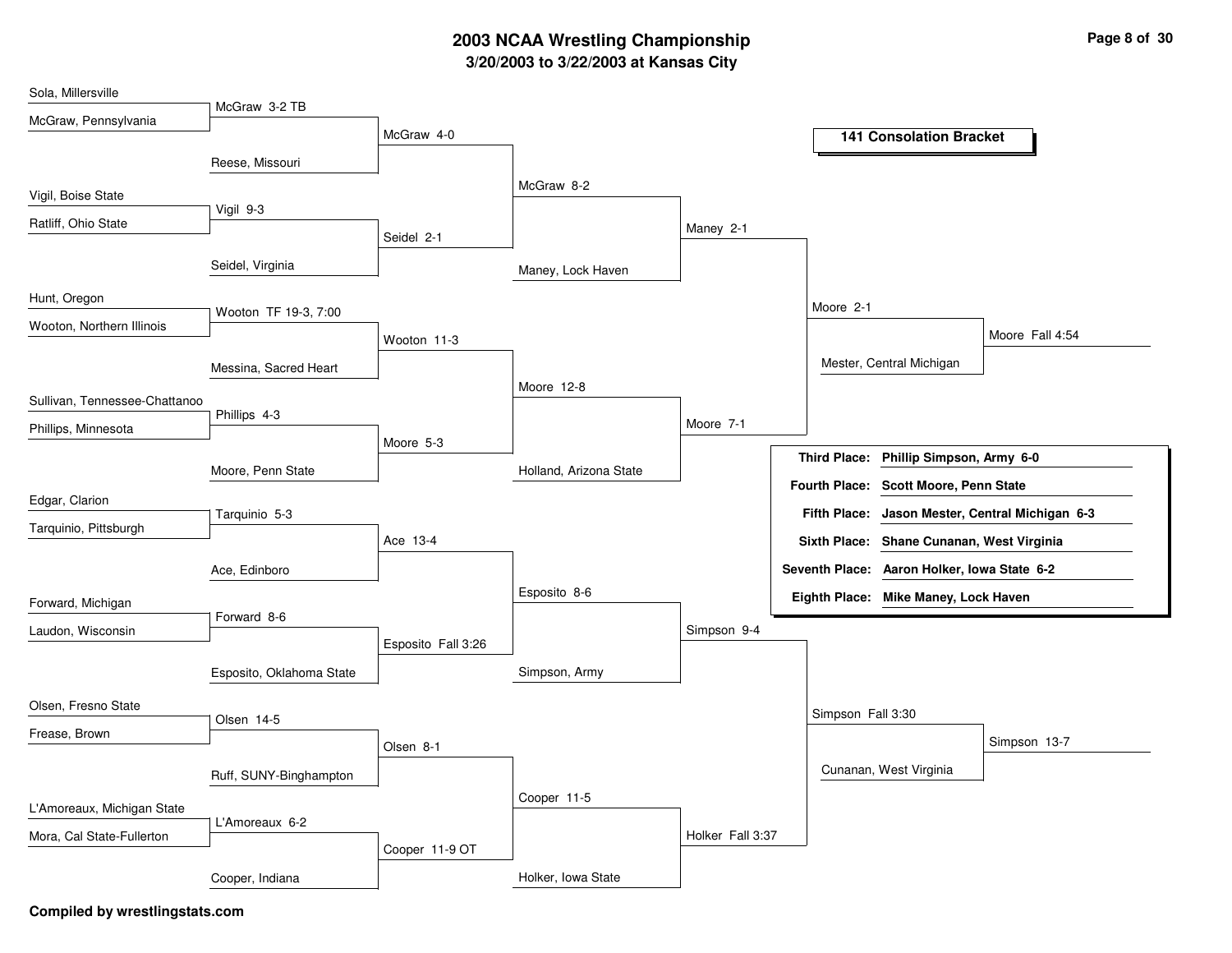**No Pigtails Bouts for 141 Weight Class**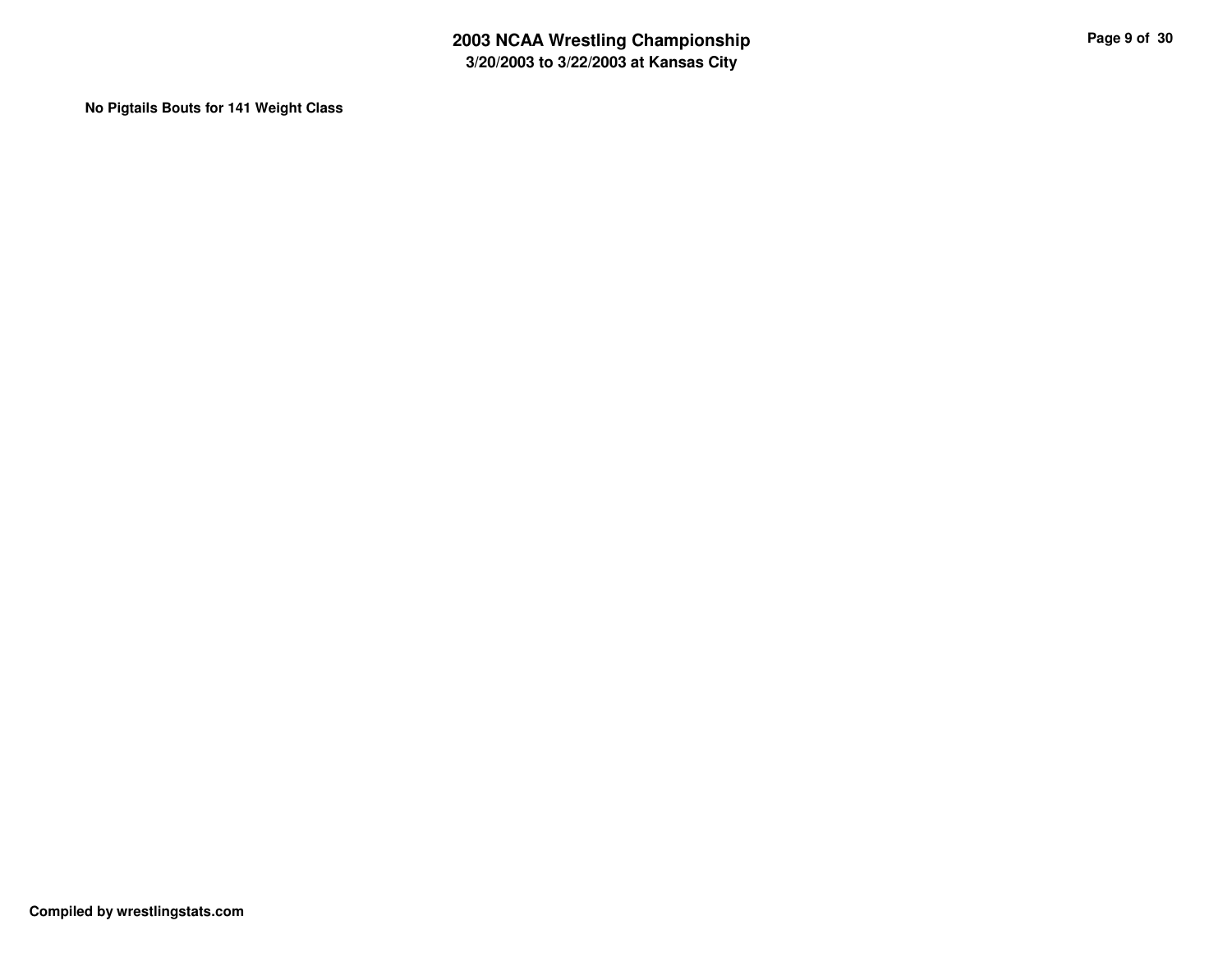# **3/20/2003 to 3/22/2003 at Kansas City 2003 NCAA Wrestling Championship Page <sup>10</sup> of <sup>30</sup>**

| Eric Larkin, Arizona State [1]                                  |                           |                       |                     |                    |
|-----------------------------------------------------------------|---------------------------|-----------------------|---------------------|--------------------|
| Ed Gutnik, Wisconsin                                            | Eric Larkin Fall 0:49     |                       |                     |                    |
| Dan Jankowski, Purdue                                           | Matt Cox 10-5             | Eric Larkin Fall 2:23 |                     | 149 Weight Class   |
| Matt Cox, Cal Poly-SLO                                          |                           |                       |                     |                    |
| Ty Eustice, Iowa [9]                                            |                           |                       | Eric Larkin 15-7    |                    |
| Brad Cieleski, Slippery Rock                                    | Ty Eustice 4-1            |                       |                     |                    |
| Karl Nadolsky, Michigan State                                   |                           | Karl Nadolsky 1-1 TB  |                     |                    |
| Travis Shufelt, Nebraska [8]                                    | Karl Nadolsky 11-4        |                       |                     |                    |
| Jerrod Sanders, Oklahoma State [5]                              |                           |                       |                     | Eric Larkin 5-3    |
| Rob Becker, George Mason                                        | Jerrod Sanders 3-1        |                       |                     |                    |
| Jody Giuricich, Pennsylvania                                    |                           | Jerrod Sanders 6-4    |                     |                    |
| Jeremy Spates, Missouri [12]                                    | Jody Giuricich 4-2        |                       |                     |                    |
| Jacob Harris, Tennessee-Chattanooga                             |                           |                       | Jerrod Sanders 3-2  |                    |
| Jake Giamoni, North Carolina State                              | Jake Giamoni 6-3          |                       |                     |                    |
| Jon Garvin, Northern Iowa                                       |                           | Jake Percival 8-1     |                     |                    |
| Jake Percival, Ohio University [4]                              | Jake Percival 5-1         |                       |                     |                    |
|                                                                 |                           |                       |                     | Eric Larkin 10-8   |
|                                                                 |                           |                       |                     |                    |
| Jesse Jantzen, Harvard [3]                                      | Jesse Jantzen Fall 1:22   |                       |                     |                    |
| Jason Holder, Boston University                                 |                           | Jesse Jantzen 12-1    |                     |                    |
| Ty Morgan, Central Michigan                                     | Ryan Churella 9-4         |                       |                     |                    |
| Ryan Churella, Michigan                                         |                           |                       | Jesse Jantzen 8-4   |                    |
| Billy Smith, West Virginia [11]                                 | Billy Smith Fall 1:35     |                       |                     |                    |
| Greg Austin, Rutgers                                            |                           | Collin Robertson 4-3  |                     |                    |
| Ron Doppelheuer, Edinboro                                       | Collin Robertson 12-6     |                       |                     |                    |
| Collin Robertson, Boise State [6]                               |                           |                       |                     | Jared Lawrence 7-2 |
| Jon Masa, Hofstra [7]                                           | Jon Masa                  |                       |                     |                    |
| <b>Bye</b>                                                      |                           | Dustin Manotti 10-0   |                     |                    |
| Tony Hook, Oregon State                                         | Dustin Manotti 15-3       |                       |                     |                    |
| Dustin Manotti, Cornell [10]                                    |                           |                       | Jared Lawrence 11-1 |                    |
| Tony Pedrosa, Illinois                                          | Justin Giovinco Fall 6:46 |                       |                     |                    |
| Justin Giovinco, Pittsburgh<br>Anthony Coleman, Cleveland State |                           | Jared Lawrence 10-2   |                     |                    |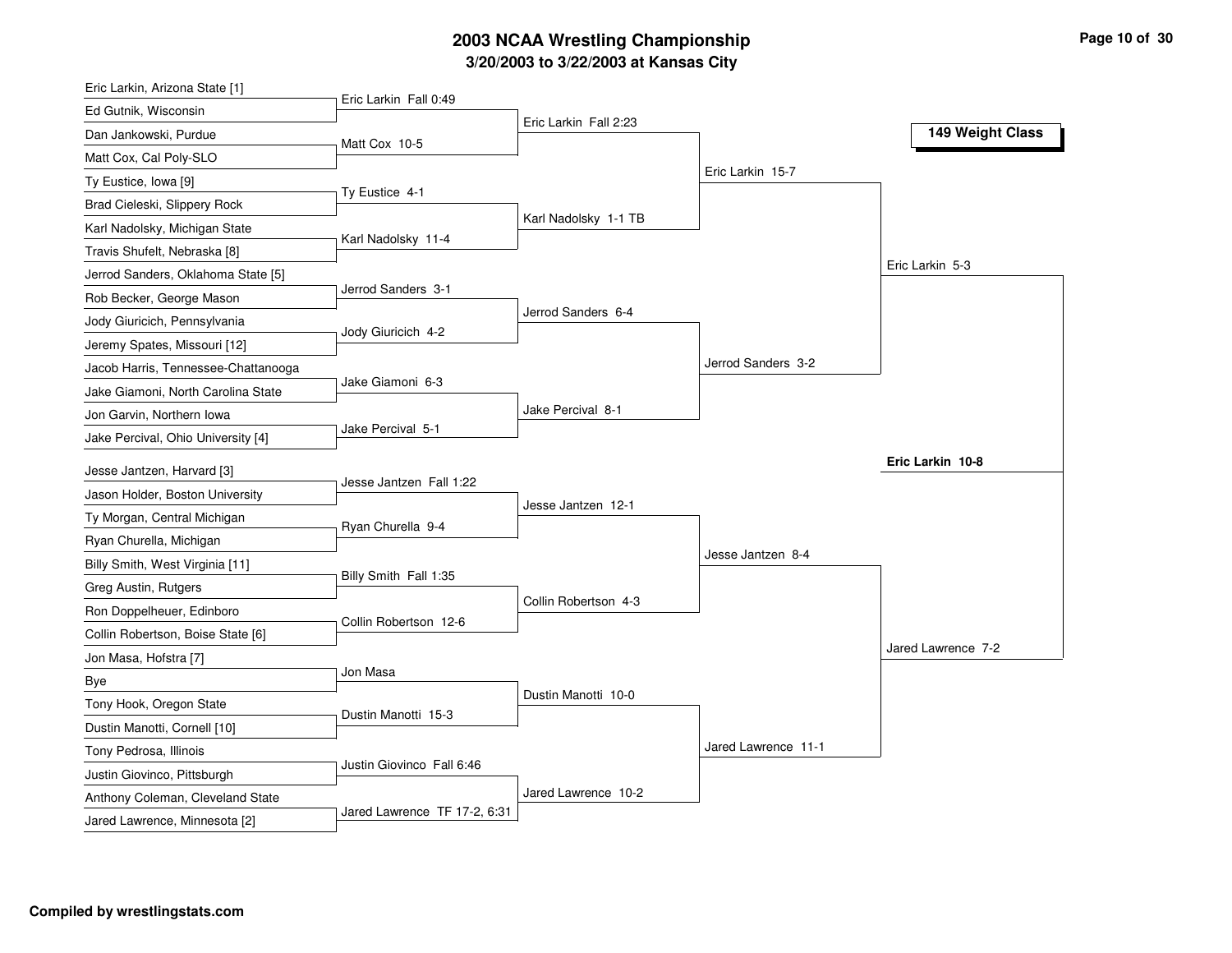# **3/20/2003 to 3/22/2003 at Kansas City 2003 NCAA Wrestling Championship Page <sup>11</sup> of <sup>30</sup>**

| Coleman, Cleveland State      |                              |                    |                           |               |                       |                                            |                                    |
|-------------------------------|------------------------------|--------------------|---------------------------|---------------|-----------------------|--------------------------------------------|------------------------------------|
| Pedrosa, Illinois             | Pedrosa 8-5                  |                    |                           |               |                       |                                            |                                    |
|                               |                              | Giuricich 4-0      |                           |               |                       | <b>149 Consolation Bracket</b>             |                                    |
|                               | Giuricich, Pennsylvania      |                    |                           |               |                       |                                            |                                    |
| Hook, Oregon State            |                              |                    | Giuricich 6-0             |               |                       |                                            |                                    |
| Bye                           | Hook                         |                    |                           | Robertson 8-2 |                       |                                            |                                    |
|                               |                              | Giamoni 6-3        |                           |               |                       |                                            |                                    |
|                               | Giamoni, North Carolina Stat |                    | Robertson, Boise State    |               |                       |                                            |                                    |
| Doppelheuer, Edinboro         |                              |                    |                           |               | Robertson 10-2        |                                            |                                    |
| Austin, Rutgers               | Doppelheuer Med FFT          |                    |                           |               |                       |                                            |                                    |
|                               |                              | Cox 14-11          |                           |               |                       |                                            | Sanders 3-2                        |
|                               | Cox, Cal Poly-SLO            |                    |                           |               |                       | Sanders, Oklahoma State                    |                                    |
| Morgan, Central Michigan      |                              |                    | Eustice 3-2               |               |                       |                                            |                                    |
| Holder, Boston University     | Morgan 3-2                   |                    |                           | Manotti 6-3   |                       |                                            |                                    |
|                               |                              | Eustice 4-3        |                           |               | <b>Third Place:</b>   | Jesse Jantzen, Harvard 5-3                 |                                    |
|                               | Eustice, Iowa                |                    | Manotti, Cornell          |               |                       |                                            |                                    |
| Garvin, Northern Iowa         |                              |                    |                           |               | <b>Fourth Place:</b>  | Jerrod Sanders, Oklahoma State             |                                    |
| Harris, Tennessee-Chattanooga | Garvin 12-3                  |                    |                           |               | <b>Fifth Place:</b>   |                                            | Jake Percival, Ohio University 9-6 |
|                               |                              | Masa 14-3          |                           |               |                       | Sixth Place: Collin Robertson, Boise State |                                    |
|                               | Masa, Hofstra                |                    |                           |               | <b>Seventh Place:</b> | Jon Masa, Hofstra 12-2                     |                                    |
| Spates, Missouri              |                              |                    | Masa 16-8                 |               |                       | Eighth Place: Dustin Manotti, Cornell      |                                    |
| Becker, George Mason          | Becker 8-5                   |                    |                           | Masa 10-5     |                       |                                            |                                    |
|                               |                              | Giovinco Fall 2:40 |                           |               |                       |                                            |                                    |
|                               | Giovinco, Pittsburgh         |                    | Nadolsky, Michigan State  |               |                       |                                            |                                    |
| Shufelt, Nebraska             |                              |                    |                           |               |                       |                                            |                                    |
| Cieleski, Slippery Rock       | Shufelt 10-4                 |                    |                           |               | Percival 9-7          |                                            |                                    |
|                               |                              | Churella 6-4       |                           |               |                       |                                            | Jantzen Fall 0:59                  |
|                               | Churella, Michigan           |                    |                           |               | Jantzen, Harvard      |                                            |                                    |
| Jankowski, Purdue             |                              |                    | Smith 8-2                 |               |                       |                                            |                                    |
|                               | Gutnik 8-4                   |                    |                           |               |                       |                                            |                                    |
| Gutnik, Wisconsin             |                              | Smith 14-4         |                           | Percival 6-4  |                       |                                            |                                    |
|                               | Smith, West Virginia         |                    | Percival, Ohio University |               |                       |                                            |                                    |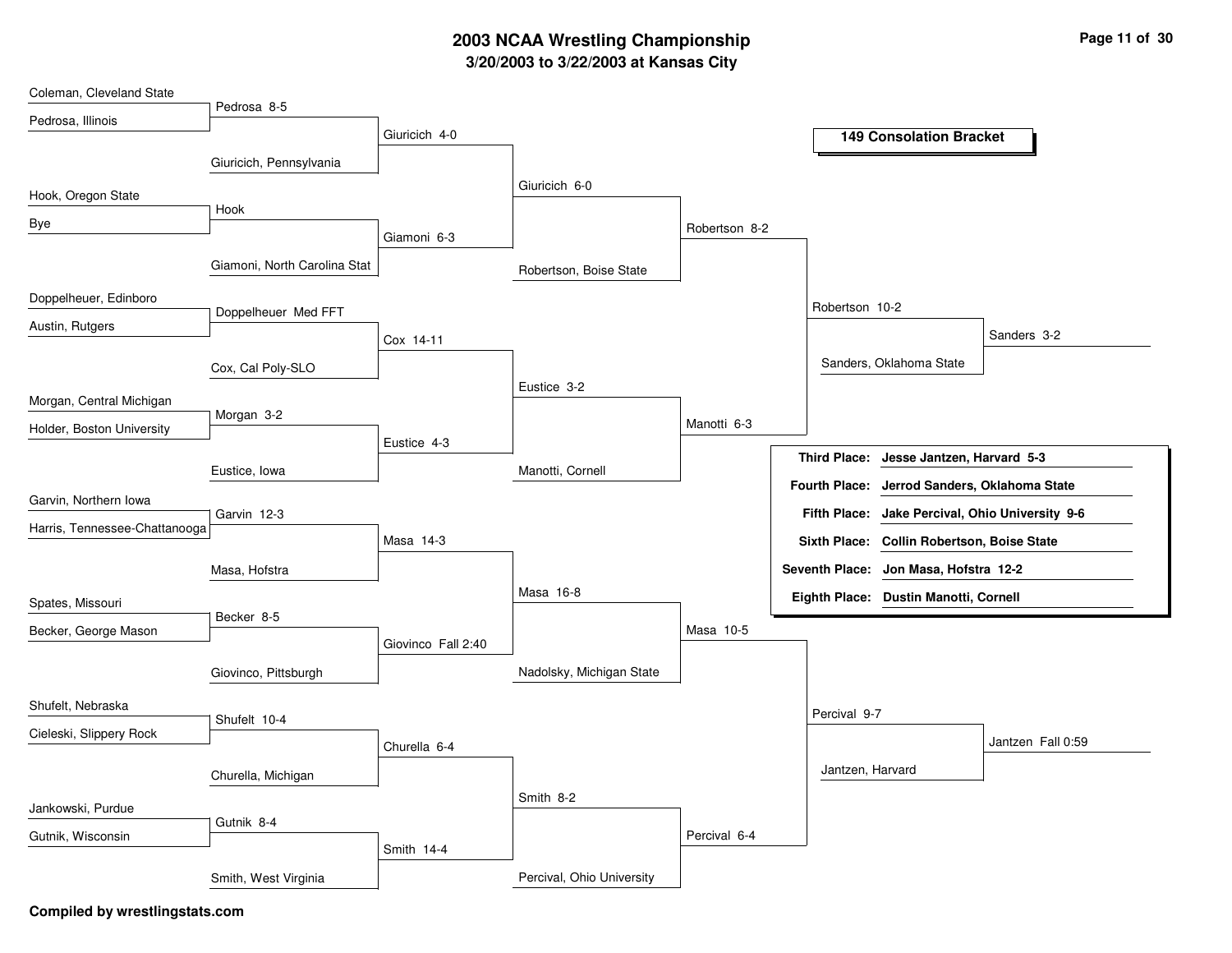**No Pigtails Bouts for 149 Weight Class**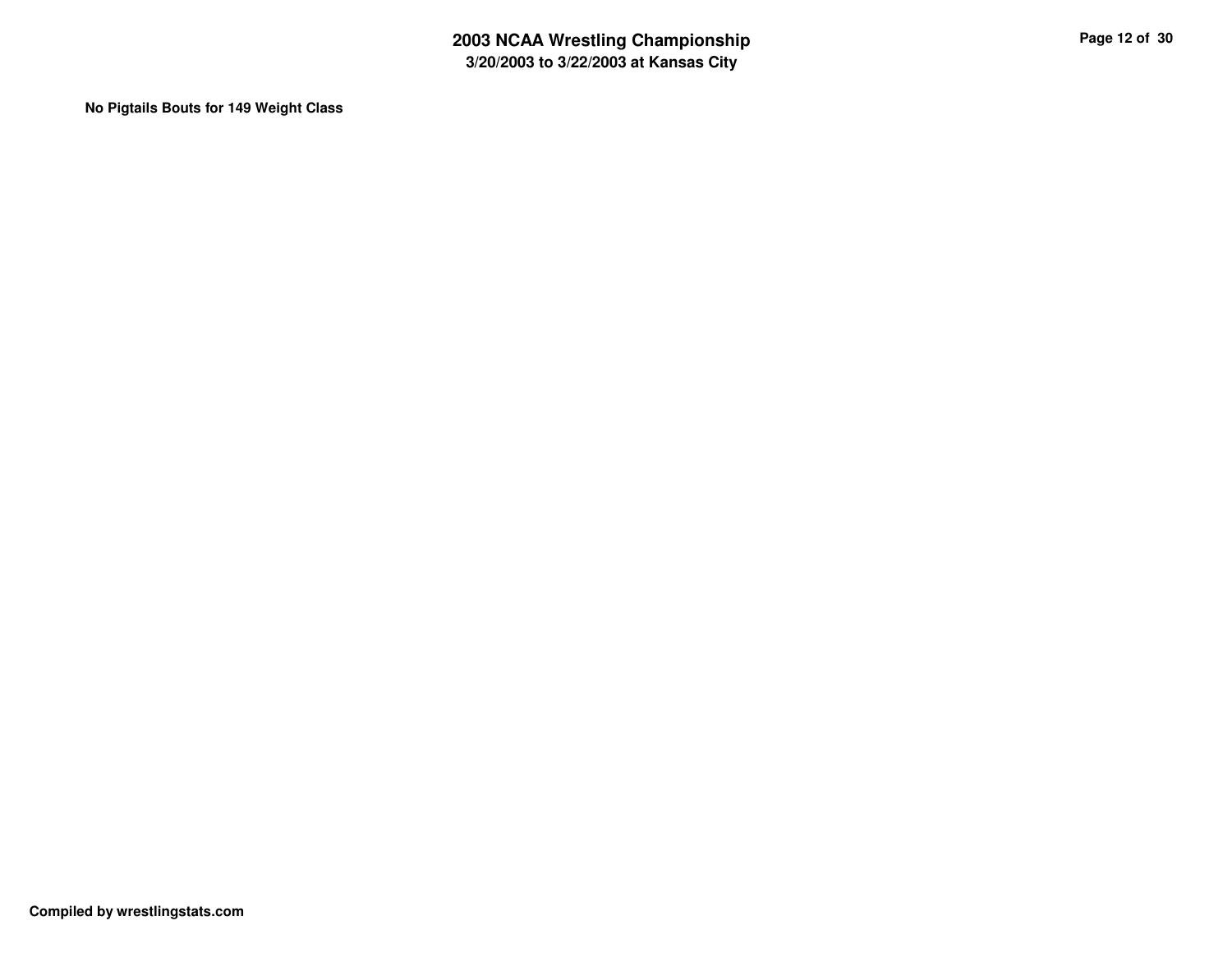# **3/20/2003 to 3/22/2003 at Kansas City 2003 NCAA Wrestling Championship Page <sup>13</sup> of <sup>30</sup>**

| Luke Becker, Minnesota [1]                                  |                            |                     |                       |                    |
|-------------------------------------------------------------|----------------------------|---------------------|-----------------------|--------------------|
| Ben Cherrington, Boise State                                | Luke Becker 10-5           |                     |                       |                    |
| Clovis Crane, Purdue                                        | Clovis Crane 4-3 TB        | Luke Becker 16-3    |                       | 157 Weight Class   |
| David Bolyard, Central Michigan                             |                            |                     |                       |                    |
| Alex Tirapelle, Illinois [9]                                |                            |                     | Alex Tirapelle 2-1 TB |                    |
| Tim Foley, Virginia                                         | Alex Tirapelle 3-1         |                     |                       |                    |
| Jim Medeiros, Fresno State                                  |                            | Alex Tirapelle 4-3  |                       |                    |
| Joe Johnston, Iowa [8]                                      | Jim Medeiros 5-3           |                     |                       |                    |
| Gray Maynard, Michigan State [5]                            |                            |                     |                       | Alex Tirapelle 5-1 |
| Rocky Smart, Arizona State                                  | Gray Maynard TF 17-1, 4:57 |                     |                       |                    |
| Brian Cobb, Cal State-Bakersfield                           |                            | Gray Maynard 2-0    |                       |                    |
| Kenny Burleson, Missouri [12]                               | Kenny Burleson 14-3        |                     |                       |                    |
| Scott Garren, North Carolina State                          |                            |                     | Scott Owen 6-4 OT     |                    |
| Amir Khan, Rutgers                                          | Scott Garren 12-7          |                     |                       |                    |
| Rafael Maturino, Oklahoma                                   |                            | Scott Owen 8-2      |                       |                    |
| Scott Owen, Northern Illinois [4]                           | Scott Owen 19-7            |                     |                       |                    |
|                                                             |                            |                     |                       | Ryan Bertin 7-3    |
| Shane Roller, Oklahoma State [3]<br>Mike Patrovich, Hofstra | Shane Roller 12-2          |                     |                       |                    |
| Labe Black, SUNY-Buffalo                                    |                            | Shane Roller 11-5   |                       |                    |
|                                                             | Matt Lebe 4-1              |                     |                       |                    |
| Matt Lebe, West Virginia                                    |                            |                     | Ryan Bertin 3-1       |                    |
| Nate Wachter, Penn State [11]                               | Nate Wachter 4-3           |                     |                       |                    |
| Adam Britt, Virginia Military                               |                            | Ryan Bertin 6-2     |                       |                    |
| Rob Belville, Sacred Heart                                  | Ryan Bertin Fall 2:01      |                     |                       |                    |
| Ryan Bertin, Michigan [6]                                   |                            |                     |                       | Ryan Bertin 5-4    |
| Derek Zinck, Lehigh [7]                                     | Derek Zinck Fall 5:45      |                     |                       |                    |
| Chris DiGuiseppe, North Carolina                            |                            | Derek Zinck 10-6    |                       |                    |
| Justin Nestor, Pittsburgh                                   | Justin Nestor Fall 3:32    |                     |                       |                    |
| Derek Jenkins, Rider [10]                                   |                            |                     | Keaton Anderson 7-3   |                    |
| Gabe Webster, Cornell                                       |                            |                     |                       |                    |
|                                                             | Jeremiah Jarvis 7-2        |                     |                       |                    |
| Jeremiah Jarvis, California-Davis                           |                            |                     |                       |                    |
| Matt Gentry, Stanford<br>Keaton Anderson, Ohio State [2]    | Keaton Anderson 12-4       | Keaton Anderson 9-4 |                       |                    |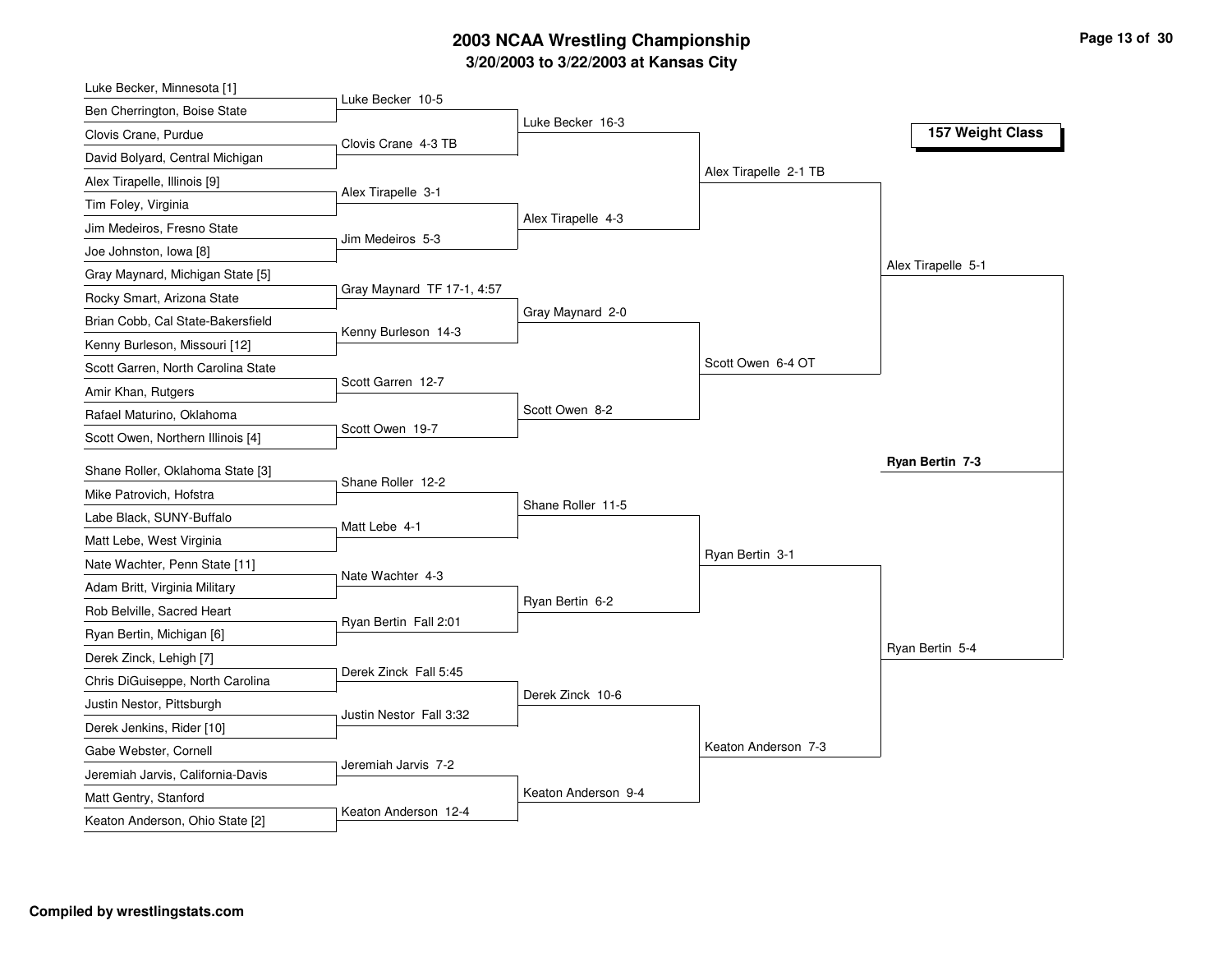# **3/20/2003 to 3/22/2003 at Kansas City 2003 NCAA Wrestling Championship Page <sup>14</sup> of <sup>30</sup>**

| Gentry, Stanford            |                              |                 |                         |                  |            |                                                |                                                     |
|-----------------------------|------------------------------|-----------------|-------------------------|------------------|------------|------------------------------------------------|-----------------------------------------------------|
| Webster, Cornell            | Gentry 5-3                   |                 |                         |                  |            |                                                |                                                     |
|                             |                              | Gentry 11-4     |                         |                  |            | <b>157 Consolation Bracket</b>                 |                                                     |
|                             | Burleson, Missouri           |                 |                         |                  |            |                                                |                                                     |
| Jenkins, Rider              |                              |                 | Gentry 5-3              |                  |            |                                                |                                                     |
| DiGuiseppe, North Carolina  | Jenkins 7-6                  |                 |                         | Roller Fall 3:43 |            |                                                |                                                     |
|                             |                              | Jenkins 10-6    |                         |                  |            |                                                |                                                     |
|                             | Garren, North Carolina State |                 | Roller, Oklahoma State  |                  |            |                                                |                                                     |
| Belville, Sacred Heart      | Belville 6-3                 |                 |                         |                  | Roller 9-8 |                                                |                                                     |
| Britt, Virginia Military    |                              | Crane Fall 3:59 |                         |                  |            |                                                | Roller Fall 5:30                                    |
|                             | Crane, Purdue                |                 |                         |                  |            | Owen, Northern Illinois                        |                                                     |
|                             |                              |                 | Crane 5-1               |                  |            |                                                |                                                     |
| Black, SUNY-Buffalo         | Patrovich 6-2                |                 |                         |                  |            |                                                |                                                     |
| Patrovich, Hofstra          |                              | Medeiros 1-1 TB |                         | Zinck 12-5       |            |                                                |                                                     |
|                             | Medeiros, Fresno State       |                 | Zinck, Lehigh           |                  |            |                                                | Third Place: Shane Roller, Oklahoma State Fall 0:34 |
| Maturino, Oklahoma          |                              |                 |                         |                  |            | Fourth Place: Luke Becker, Minnesota           |                                                     |
| Khan, Rutgers               | Maturino Fall 1:27           |                 |                         |                  |            | Fifth Place: Scott Owen, Northern Illinois 7-4 |                                                     |
|                             |                              | Maturino 4-3    |                         |                  |            | Sixth Place: Keaton Anderson, Ohio State       |                                                     |
|                             | Nestor, Pittsburgh           |                 |                         |                  |            |                                                | Seventh Place: Gray Maynard, Michigan State 12-2    |
| Cobb, Cal State-Bakersfield |                              |                 | Smart 14-5              |                  |            | Eighth Place: Derek Zinck, Lehigh              |                                                     |
| Smart, Arizona State        | Smart 10-6                   |                 |                         | Becker 10-5      |            |                                                |                                                     |
|                             |                              | Smart 11-5      |                         |                  |            |                                                |                                                     |
|                             | Jarvis, California-Davis     |                 | Becker, Minnesota       |                  |            |                                                |                                                     |
| Johnston, Iowa              |                              |                 |                         |                  | Becker 5-2 |                                                |                                                     |
| Foley, Virginia             | Johnston 11-7                |                 |                         |                  |            |                                                | Becker 6-4                                          |
|                             |                              | Johnston 4-3    |                         |                  |            |                                                |                                                     |
|                             | Lebe, West Virginia          |                 |                         |                  |            | Anderson, Ohio State                           |                                                     |
| Bolyard, Central Michigan   |                              |                 | Wachter 7-3             |                  |            |                                                |                                                     |
| Bitetto, Northern Iowa      | Bolyard 6-5                  |                 |                         | Maynard 8-4      |            |                                                |                                                     |
|                             |                              | Wachter 3-2     |                         |                  |            |                                                |                                                     |
|                             | Wachter, Penn State          |                 | Maynard, Michigan State |                  |            |                                                |                                                     |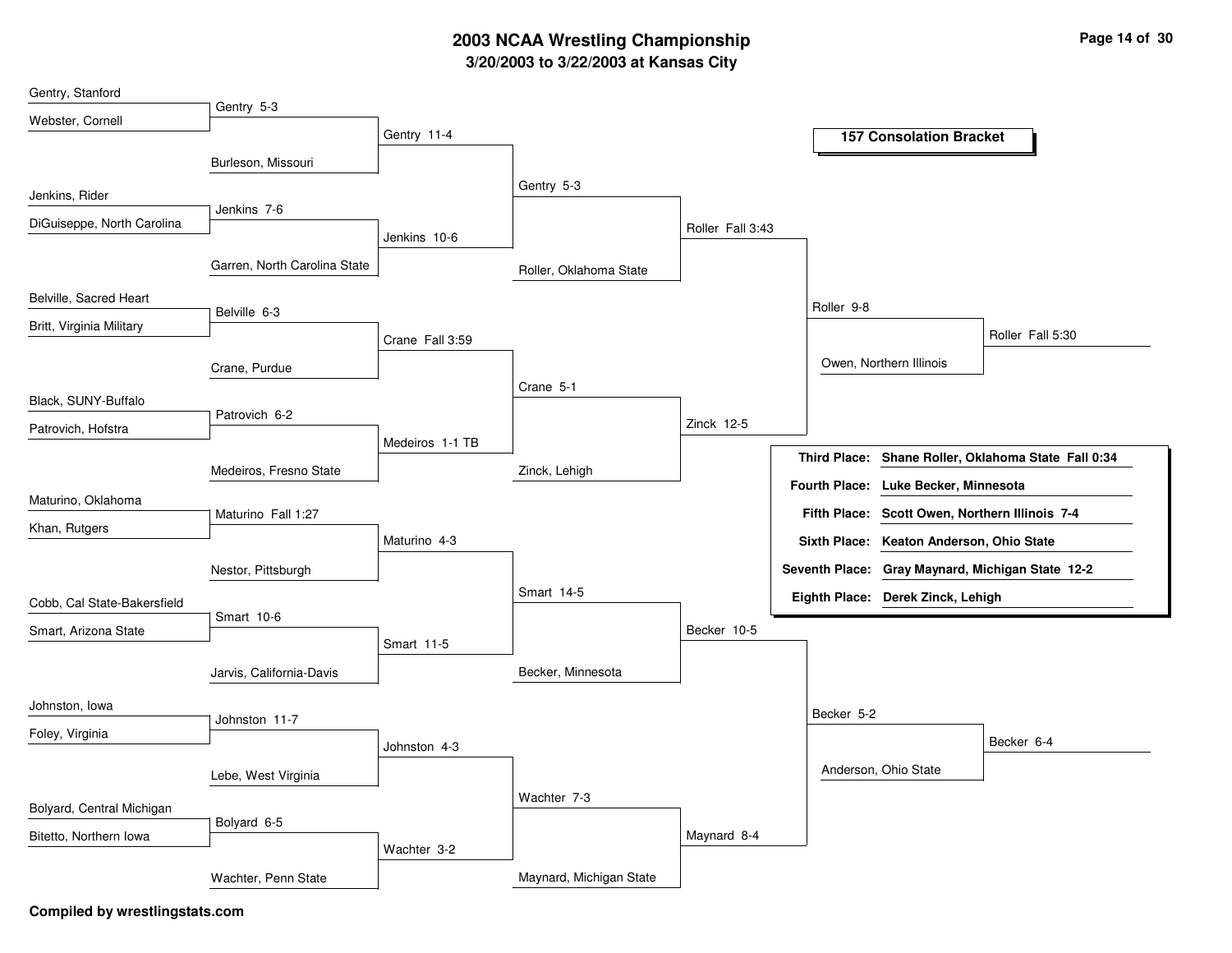# **3/20/2003 to 3/22/2003 at Kansas City 2003 NCAA Wrestling Championship Page <sup>15</sup> of <sup>30</sup>**

| <b>Championship Pigtail Bouts for 157</b> |                     |
|-------------------------------------------|---------------------|
| Matt Lebe - West Virginia                 |                     |
| Andrew Shuler - Wyoming                   | Lebe $6-3$          |
| Kenny Burleson - Missouri                 | Burleson 14-3       |
| Craig Pequignot - Millersville            |                     |
| Matt Gentry - Stanford                    |                     |
| Chris Bitetto - Northern Iowa             | Gentry 6-1          |
| Tim Foley - Virginia                      | Foley 8-7           |
| George Carter - Bloomsburg                |                     |
| <b>Consolation Pigtail Bouts for 157</b>  |                     |
| Amir Khan - Rutgers                       |                     |
| Andrew Shuler - Wyoming                   | Khan 11-9           |
| Chris Bitetto - Northern Iowa             |                     |
| Ben Cherrington - Boise State             | Bitetto 6-4 OT      |
| Derek Jenkins - Rider                     |                     |
| George Carter - Bloomsburg                | Jenkins 3-2         |
| Adam Britt - Virginia Military            |                     |
| Craig Pequignot - Millersville            | Britt TF 16-1, 7:00 |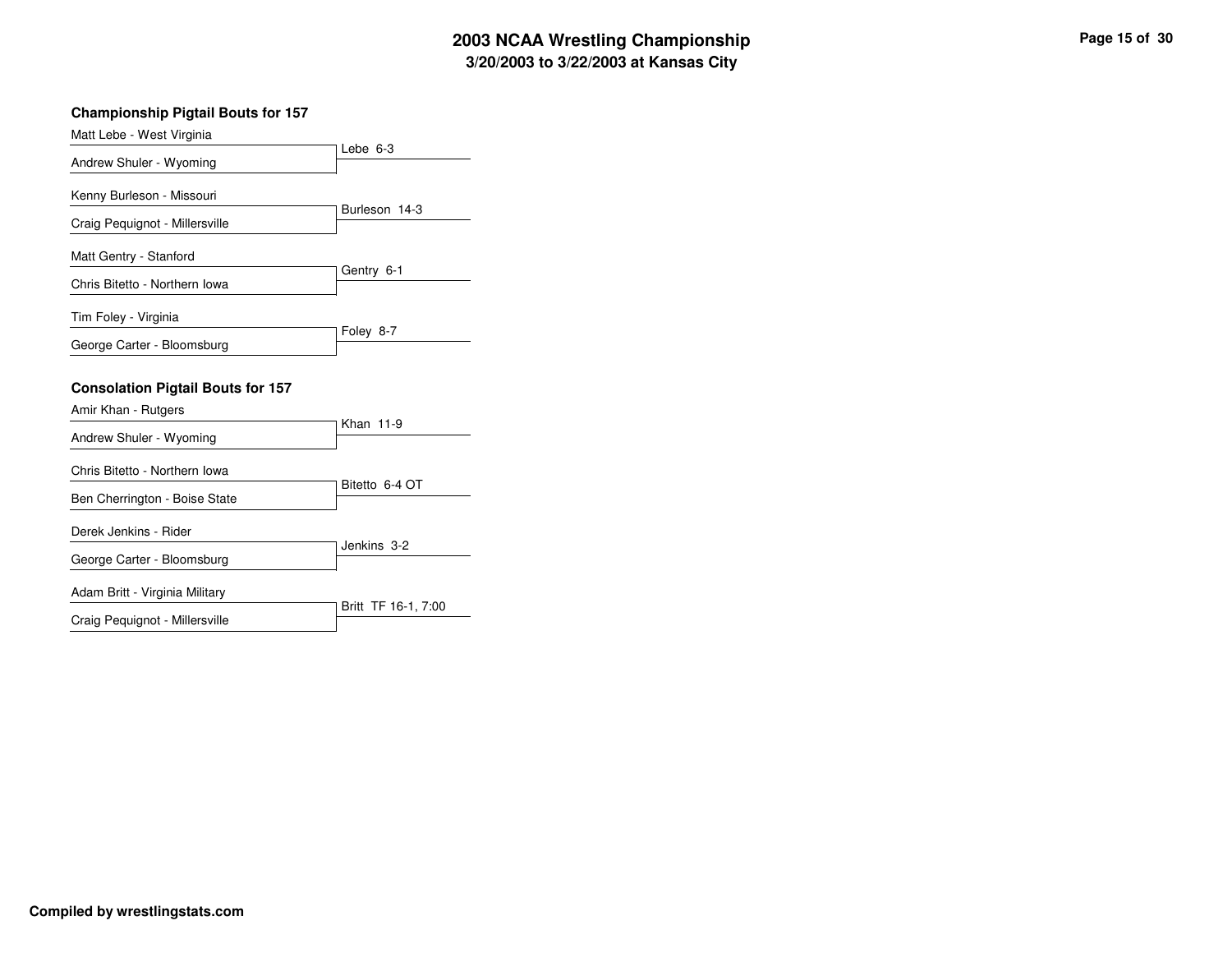# **3/20/2003 to 3/22/2003 at Kansas City 2003 NCAA Wrestling Championship Page <sup>16</sup> of <sup>30</sup>**

| Matt Lackey, Illinois [1]         |                        |                        |                    |                   |
|-----------------------------------|------------------------|------------------------|--------------------|-------------------|
| Leighton Brady, Boston University | Matt Lackey 13-6       |                        |                    |                   |
| Jimmy O'Connor, North Carolina    | Oscar Santiago 8-1     | Matt Lackey 4-3        |                    | 165 Weight Class  |
| Oscar Santiago, Purdue            |                        |                        |                    |                   |
| Matt King, Edinboro [9]           |                        |                        | Matt Lackey 6-1    |                   |
| Mike Kulczycki, Michigan          | Matt King 2-1          |                        |                    |                   |
| Frank Edwards, Navy               |                        | Matt King 8-2          |                    |                   |
| Noel Thompson, Hofstra [8]        | Frank Edwards 4-2 OT   |                        |                    |                   |
| Tyron Woodley, Missouri [5]       |                        |                        |                    | Matt Lackey 6-3   |
| Nick Nemeth, Kent State           | Tyron Woodley 7-2      |                        |                    |                   |
| Jason Gilligan, Lock Haven        |                        | Tyron Woodley 12-5     |                    |                   |
| Kevin Carr, Central Michigan [12] | Kevin Carr 5-2         |                        |                    |                   |
| Scott Roth, Cornell               |                        |                        | Jacob Volkmann 4-0 |                   |
| Doc Vecchio, Penn State           | Doc Vecchio 10-3       |                        |                    |                   |
| Dustin Kawa, North Carolina State |                        | Jacob Volkmann 5-1     |                    |                   |
| Jacob Volkmann, Minnesota [4]     | Jacob Volkmann 13-8    |                        |                    |                   |
| Tyrone Lewis, Oklahoma State [3]  |                        |                        |                    | Matt Lackey 6-3   |
| Bill Boeh, Duguesne               | Tyrone Lewis Fall 3:25 |                        |                    |                   |
| Eric Arbogast, Portland State     |                        | Tyrone Lewis Fall 1:26 |                    |                   |
| Drew Kelly, Northern Iowa         | Drew Kelly 13-3        |                        |                    |                   |
| Jacob Klein, Nebraska [11]        |                        |                        | Tyrone Lewis 11-5  |                   |
| Nick Frost, Arizona State         | Nick Frost 5-4         |                        |                    |                   |
| Lee Roper, Appalachian State      |                        | John Clark 6-3         |                    |                   |
| John Clark, Ohio State [6]        | John Clark 11-1        |                        |                    |                   |
| Nick Passolano, Iowa State [7]    |                        |                        |                    | Troy Letters 12-7 |
| Matt Palmer, Columbia             | Matt Palmer 3-0        |                        |                    |                   |
| Matt Ellis, Oregon State          |                        | Levi Prevost 9-7 OT    |                    |                   |
| Levi Prevost, Wyoming [10]        | Levi Prevost 12-6      |                        |                    |                   |
| Jason Erwinski, Northwestern      |                        |                        | Troy Letters 11-1  |                   |
| Tom McMath, West Virginia         | Jason Erwinski 9-8     |                        |                    |                   |
| Ben Baca, Fresno State            |                        | Troy Letters Fall 2:02 |                    |                   |
|                                   |                        |                        |                    |                   |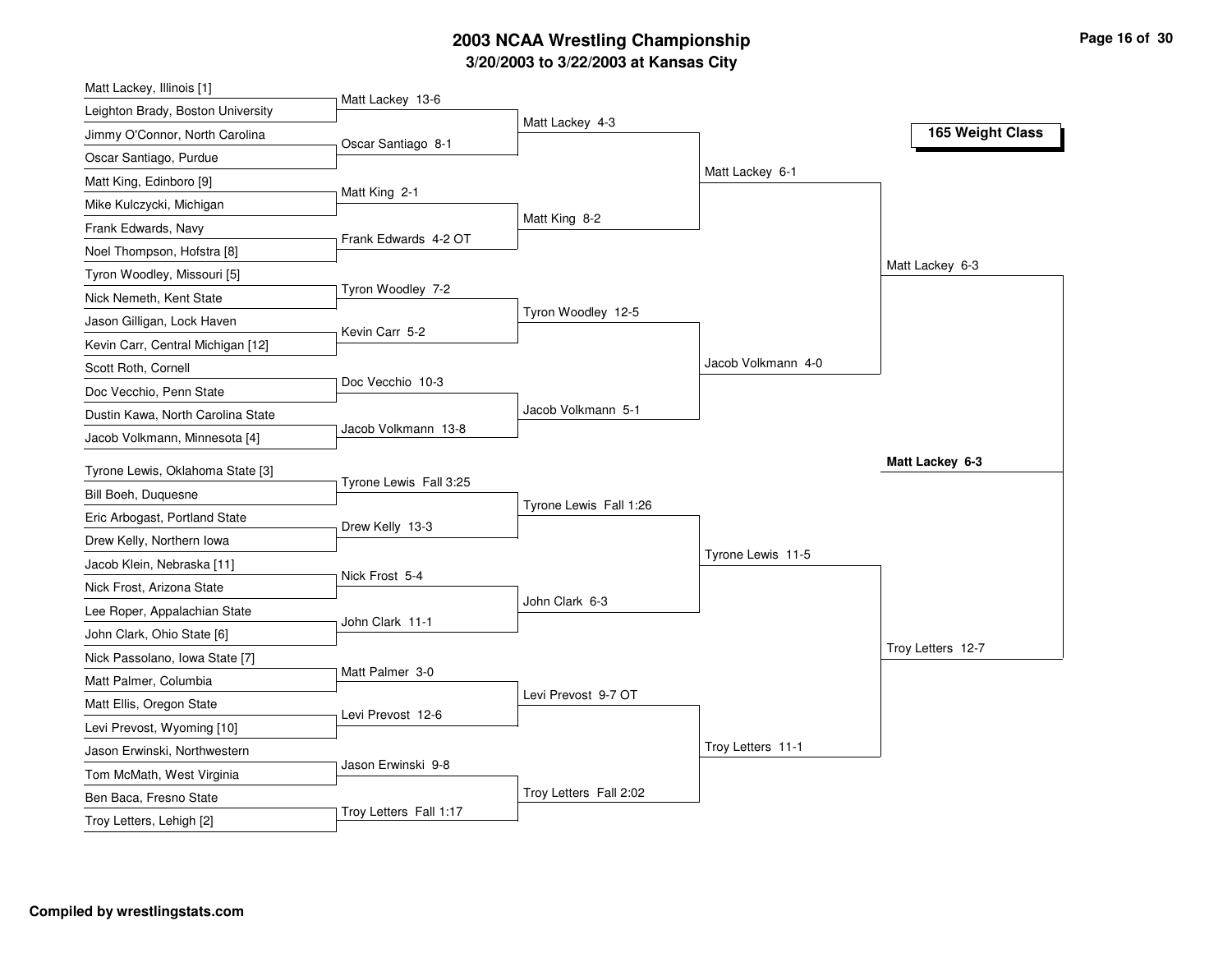## **3/20/2003 to 3/22/2003 at Kansas City 2003 NCAA Wrestling Championship Page <sup>17</sup> of <sup>30</sup>**

| Baca, Fresno State         |                        |                 |                   |              |                                        |                                                |
|----------------------------|------------------------|-----------------|-------------------|--------------|----------------------------------------|------------------------------------------------|
| McMath, West Virginia      | McMath 8-4             | McMath 2-1 TB   |                   |              |                                        |                                                |
|                            |                        |                 |                   |              | <b>165 Consolation Bracket</b>         |                                                |
|                            | Carr, Central Michigan |                 |                   |              |                                        |                                                |
| Ellis, Oregon State        |                        |                 | Vecchio 8-7       |              |                                        |                                                |
| Passolano, Iowa State      | Passolano 7-3          | Vecchio 6-1     |                   | Clark 7-6    |                                        |                                                |
|                            | Vecchio, Penn State    |                 |                   |              |                                        |                                                |
|                            |                        |                 | Clark, Ohio State |              |                                        |                                                |
| Roper, Appalachian State   | Klein 13-1             |                 |                   |              | Clark 10-5                             |                                                |
| Klein, Nebraska            |                        | Santiago 12-5   |                   |              |                                        | Volkmann Fall 1:29                             |
|                            |                        |                 |                   |              | Volkmann, Minnesota                    |                                                |
|                            | Santiago, Purdue       |                 | Edwards 3-1       |              |                                        |                                                |
| Arbogast, Portland State   |                        |                 |                   |              |                                        |                                                |
| Boeh, Duquesne             | Boeh 11-3              |                 |                   | Edwards 10-4 |                                        |                                                |
|                            |                        | Edwards 8-0     |                   |              | <b>Third Place:</b>                    | Jacob Volkmann, Minnesota 6-0                  |
|                            | Edwards, Navy          |                 | Prevost, Wyoming  |              | Fourth Place: Matt King, Edinboro      |                                                |
| Kawa, North Carolina State | Roth 16-7              |                 |                   |              |                                        | Fifth Place: Tyrone Lewis, Oklahoma State 12-6 |
| Roth, Cornell              |                        |                 |                   |              |                                        |                                                |
|                            |                        | Palmer 3-1      |                   |              | Sixth Place: John Clark, Ohio State    |                                                |
|                            | Palmer, Columbia       |                 |                   |              | Seventh Place: Frank Edwards, Navy 3-0 |                                                |
| Gilligan, Lock Haven       |                        |                 | Erwinski 8-4      |              | Eighth Place: Tyron Woodley, Missouri  |                                                |
| Nemeth, Kent State         | Nemeth 7-5             | Erwinski 3-1 OT |                   | King 8-1     |                                        |                                                |
|                            |                        |                 | King, Edinboro    |              |                                        |                                                |
|                            | Erwinski, Northwestern |                 |                   |              |                                        |                                                |
| Thompson, Hofstra          | Thompson 16-13         |                 |                   |              | King 4-1                               |                                                |
| Kulczycki, Michigan        |                        | Thompson 10-7   |                   |              |                                        | King 5-4                                       |
|                            |                        |                 |                   |              | Lewis, Oklahoma State                  |                                                |
|                            | Kelly, Northern Iowa   |                 |                   |              |                                        |                                                |
| O'Connor, North Carolina   |                        |                 | Thompson 8-2      |              |                                        |                                                |
| Brady, Boston University   | O'Connor 6-1           |                 |                   | Woodley 4-2  |                                        |                                                |
|                            |                        | Frost 12-4      |                   |              |                                        |                                                |
|                            | Frost, Arizona State   |                 | Woodley, Missouri |              |                                        |                                                |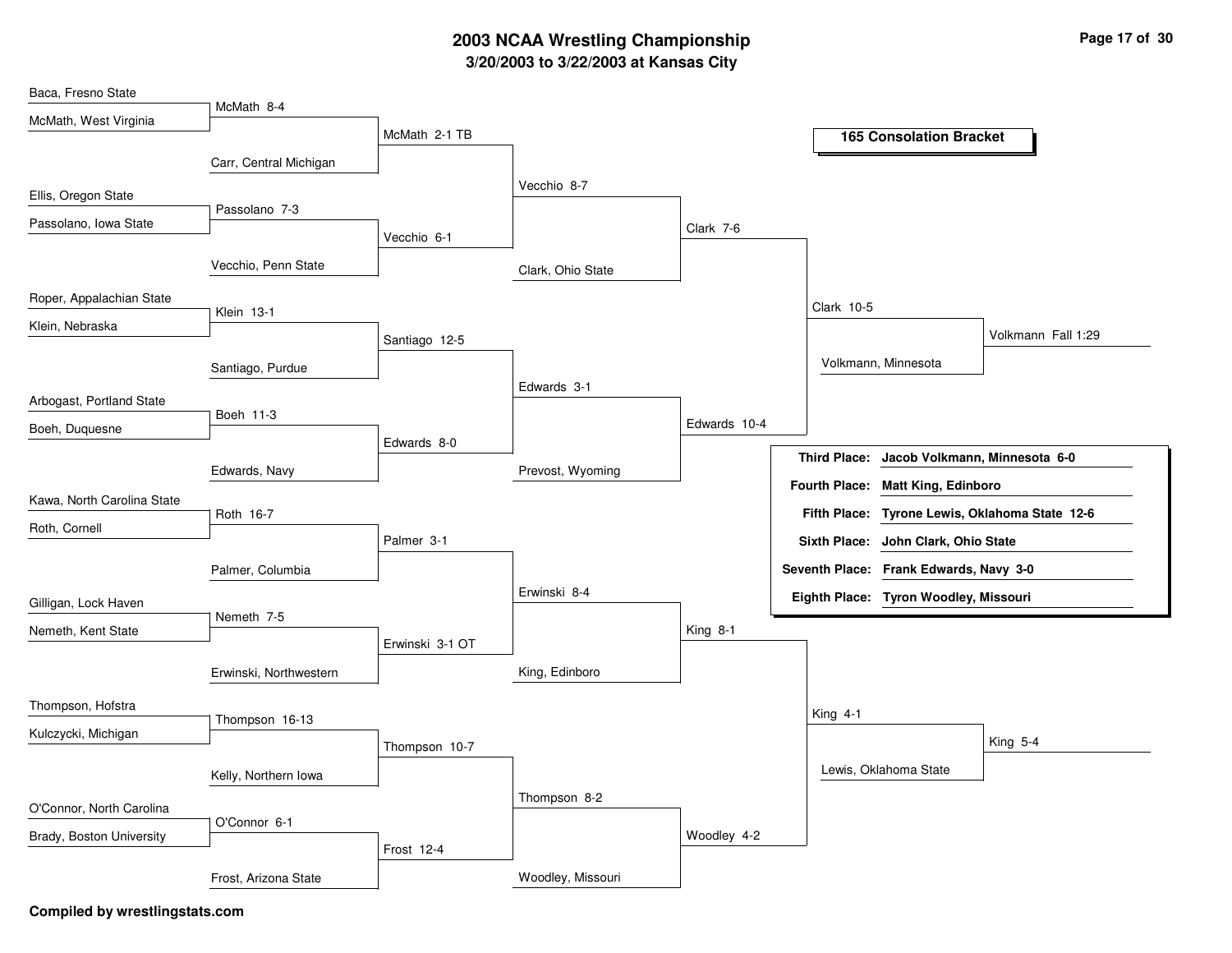**No Pigtails Bouts for 165 Weight Class**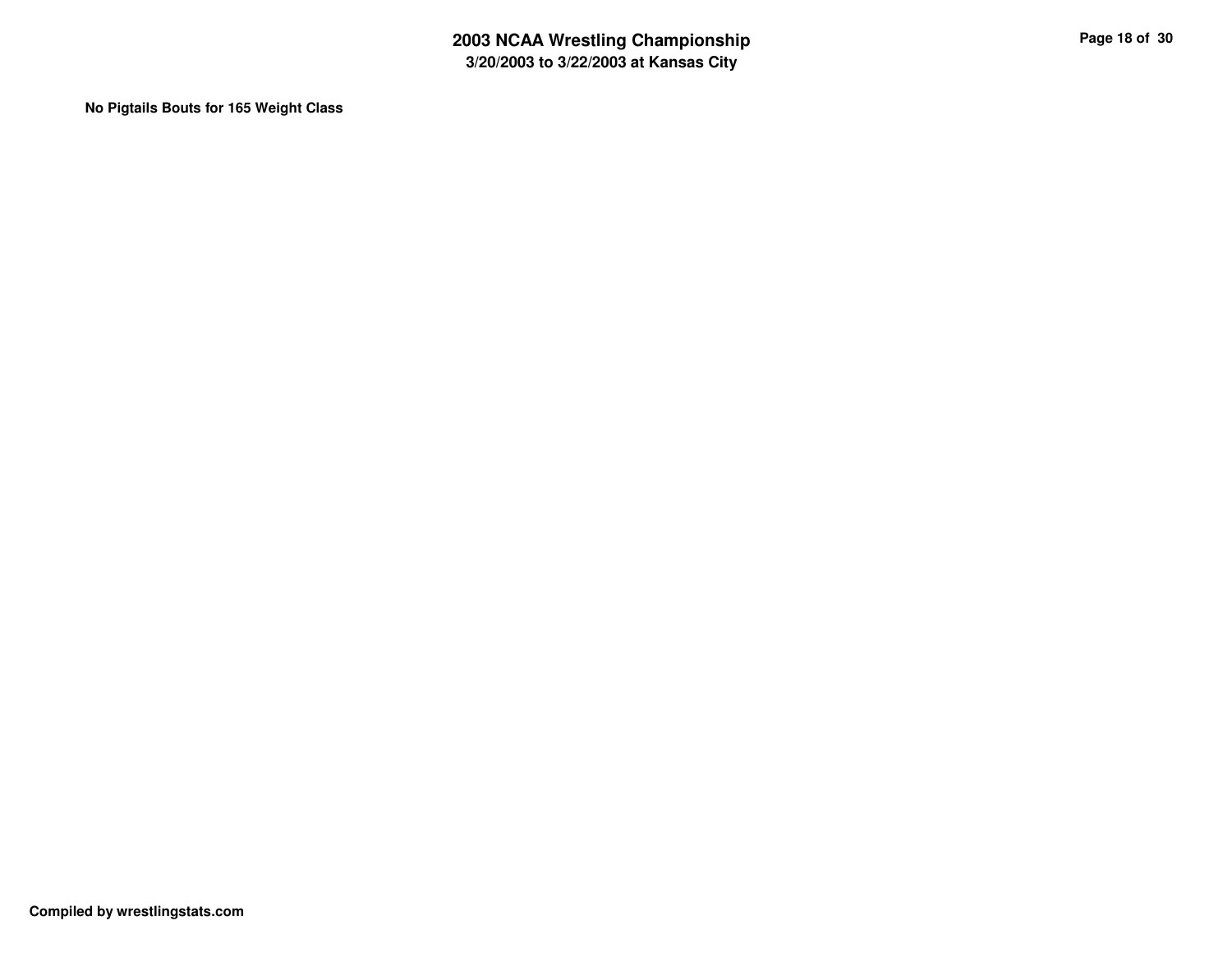### **3/20/2003 to 3/22/2003 at Kansas City 2003 NCAA Wrestling Championship Page <sup>19</sup> of <sup>30</sup>**

| Greg Jones, West Virginia [1]       |                               |                           |                         |                      |
|-------------------------------------|-------------------------------|---------------------------|-------------------------|----------------------|
| Ralph Everett, Hofstra              | Ralph Everett 3-2 TB          |                           |                         |                      |
| Matt Erwin, Virginia Military       | Matt Erwin 2-1                | Ralph Everett 4-3         |                         | 174 Weight Class     |
| Hunter Guenot, Bloomsburg           |                               |                           |                         |                      |
| Carl Fronhofer, Pittsburgh          |                               |                           | Carl Fronhofer 4-1      |                      |
| Curtis Yeager, Millersville         | Carl Fronhofer 11-3           |                           |                         |                      |
| Erik Wince, Gardner-Webb            |                               | Carl Fronhofer 3-2 TB     |                         |                      |
| Brian Glynn, Illinois [8]           | Brian Glynn 7-1               |                           |                         |                      |
| Tyler Nixt, Iowa [5]                |                               |                           |                         | Carl Fronhofer 3-2   |
| Mark Canty, North Carolina          | Tyler Nixt 16-8               |                           |                         |                      |
| Tyler Baier, Cornell                | Shane Webster 3-2             | Shane Webster 7-4         |                         |                      |
| Shane Webster, Oregon [12]          |                               |                           |                         |                      |
| Matt Herrington, Pennsylvania       |                               |                           | Shane Webster 3-2       |                      |
| Jake Huffman, Oregon State          | Matt Herrington Fall 4:51     |                           |                         |                      |
| Andrew Roy, Rutgers                 |                               | Ryan Lange 9-4            |                         |                      |
| Ryan Lange, Purdue [4]              | Ryan Lange 7-2                |                           |                         |                      |
| Robbie Waller, Oklahoma [3]         |                               |                           |                         | Robbie Waller 7-2    |
| Eddy Gifford, Fresno State          | Robbie Waller 2-1             |                           |                         |                      |
| Nate Yetzer, Edinboro               |                               | Robbie Waller 3-0         |                         |                      |
| Rashad Evans, Michigan State        | Rashad Evans 6-2              |                           |                         |                      |
| Mark Fee, Appalachian State [11]    |                               |                           | Robbie Waller Fall 1:27 |                      |
| Pat Owen, Michigan                  | Mark Fee 11-0                 |                           |                         |                      |
| Seth Cameron, James Madison         |                               | Mark Fee 8-5              |                         |                      |
| Eric Hauan, Northern Iowa [6]       | Eric Hauan 5-1                |                           |                         |                      |
| Brad Dillon, Lehigh [7]             |                               |                           |                         | Robbie Waller 1-1 TB |
| Chris Carlino, Cal State-Fullerton  | Brad Dillon 4-1               |                           |                         |                      |
| Travis Pascoe, Nebraska             |                               | Brad Dillon 6-3           |                         |                      |
| Curtis Owen, Arizona State [10]     | Curtis Owen 6-4 OT            |                           |                         |                      |
| Gary Cooper, SUNY-Buffalo           |                               |                           | Brad Dillon 3-2         |                      |
| Pat O'Donnell, Harvard              | Gary Cooper 10-9              |                           |                         |                      |
| Brady Reinke, Wisconsin             |                               | Chris Pendleton Fall 5:55 |                         |                      |
| Chris Pendleton, Oklahoma State [2] | Chris Pendleton TF 18-3, 4:24 |                           |                         |                      |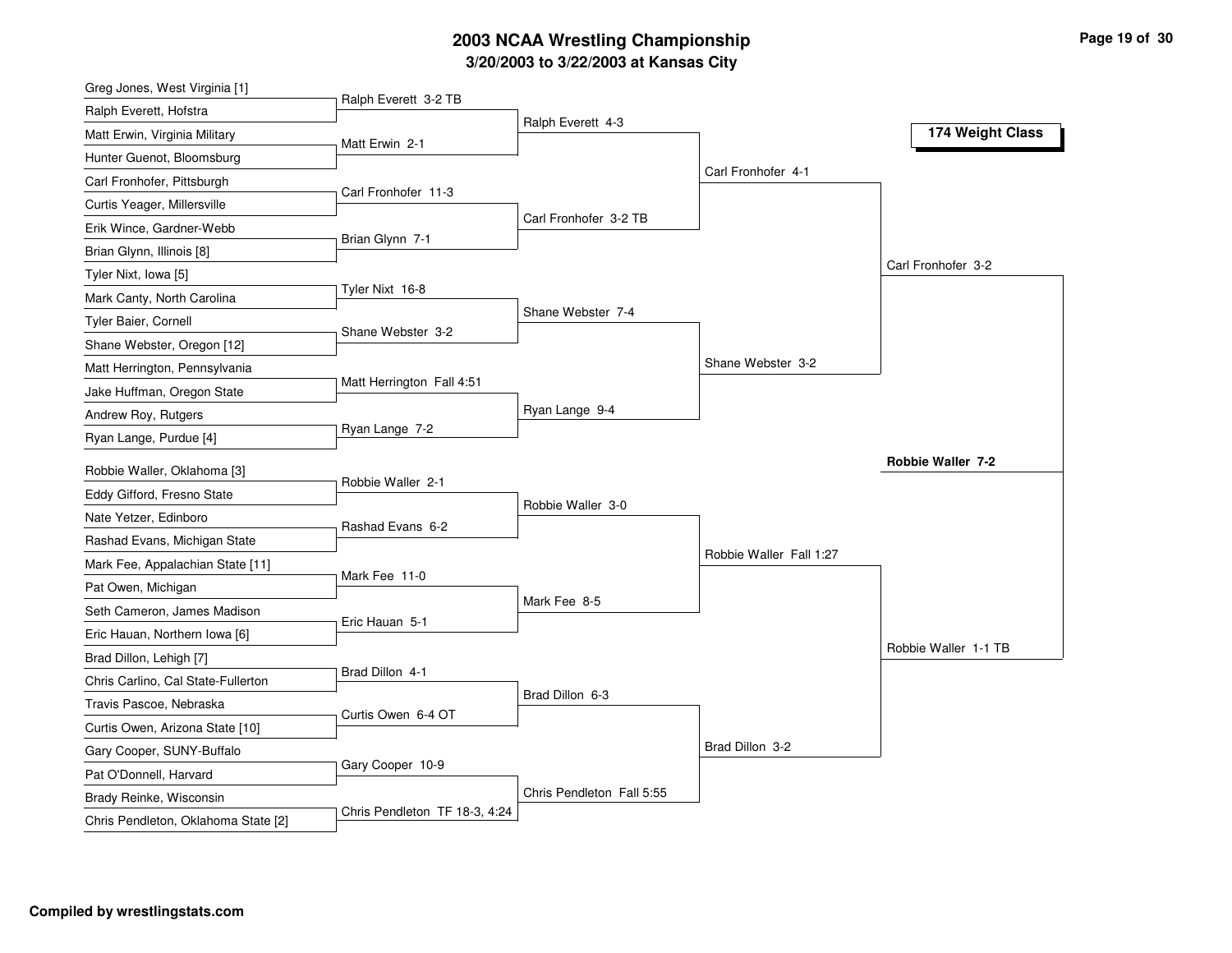## **3/20/2003 to 3/22/2003 at Kansas City 2003 NCAA Wrestling Championship Page <sup>20</sup> of <sup>30</sup>**

| Reinke, Wisconsin            |                          |                 |                           |                |                 |                                                                                               |
|------------------------------|--------------------------|-----------------|---------------------------|----------------|-----------------|-----------------------------------------------------------------------------------------------|
| O'Donnell, Harvard           | O'Donnell 15-9           |                 |                           |                |                 |                                                                                               |
|                              |                          | O'Donnell 4-3   |                           |                |                 | <b>174 Consolation Bracket</b>                                                                |
|                              | Nixt, Iowa               |                 |                           |                |                 |                                                                                               |
| Pascoe, Nebraska             |                          |                 | O'Donnell Fall 3:46       |                |                 |                                                                                               |
|                              | Pascoe 22-8              |                 |                           |                |                 |                                                                                               |
| Carlino, Cal State-Fullerton |                          | Pascoe 10-5     |                           | Fee 7-2        |                 |                                                                                               |
|                              | Herrington, Pennsylvania |                 | Fee, Appalachian State    |                |                 |                                                                                               |
| Cameron, James Madison       | Owen 8-2                 |                 |                           |                | Pendleton 12-8  |                                                                                               |
| Owen, Michigan               |                          |                 |                           |                |                 | Pendleton Fall 0:17                                                                           |
|                              |                          | Owen Fall 3:34  |                           |                |                 |                                                                                               |
|                              | Erwin, Virginia Military |                 |                           |                | Webster, Oregon |                                                                                               |
| Yetzer, Edinboro             |                          |                 | Gifford 5-1               |                |                 |                                                                                               |
| Gifford, Fresno State        | Gifford 13-3             |                 |                           | Pendleton 16-2 |                 |                                                                                               |
|                              |                          | Gifford 6-3     |                           |                |                 |                                                                                               |
|                              | Glynn, Illinois          |                 | Pendleton, Oklahoma State |                |                 | Third Place: Chris Pendleton, Oklahoma State 17-4<br>Fourth Place: Curtis Owen, Arizona State |
| Roy, Rutgers                 |                          |                 |                           |                |                 |                                                                                               |
| Huffman, Oregon State        | Roy 9-4                  |                 |                           |                |                 | Fifth Place: Brad Dillon, Lehigh 11-6                                                         |
|                              |                          | Owen 3-1        |                           |                |                 | Sixth Place: Shane Webster, Oregon                                                            |
|                              | Owen, Arizona State      |                 |                           |                |                 | Seventh Place: Mark Fee, Appalachian State Fall 1:57                                          |
| Baier, Cornell               |                          |                 | Owen 15-5                 |                |                 | Eighth Place: Ryan Lange, Purdue                                                              |
| Canty, North Carolina        | Baier 2-1                |                 |                           | Owen 6-5       |                 |                                                                                               |
|                              |                          | Baier 6-1       |                           |                |                 |                                                                                               |
|                              | Cooper, SUNY-Buffalo     |                 | Everett, Hofstra          |                |                 |                                                                                               |
| Wince, Gardner-Webb          |                          |                 |                           |                |                 |                                                                                               |
| Yeager, Millersville         | Wince 7-3                |                 |                           |                | Owen 6-2        |                                                                                               |
|                              |                          | Evans Fall 6:19 |                           |                |                 | Owen 6-6 TB                                                                                   |
|                              | Evans, Michigan State    |                 |                           |                | Dillon, Lehigh  |                                                                                               |
|                              |                          |                 | Evans 3-2                 |                |                 |                                                                                               |
| Guenot, Bloomsburg           | Jones 11-6               |                 |                           |                |                 |                                                                                               |
| Jones, West Virginia         |                          | Jones 6-3       |                           | Lange 3-2      |                 |                                                                                               |
|                              | Hauan, Northern Iowa     |                 | Lange, Purdue             |                |                 |                                                                                               |
|                              |                          |                 |                           |                |                 |                                                                                               |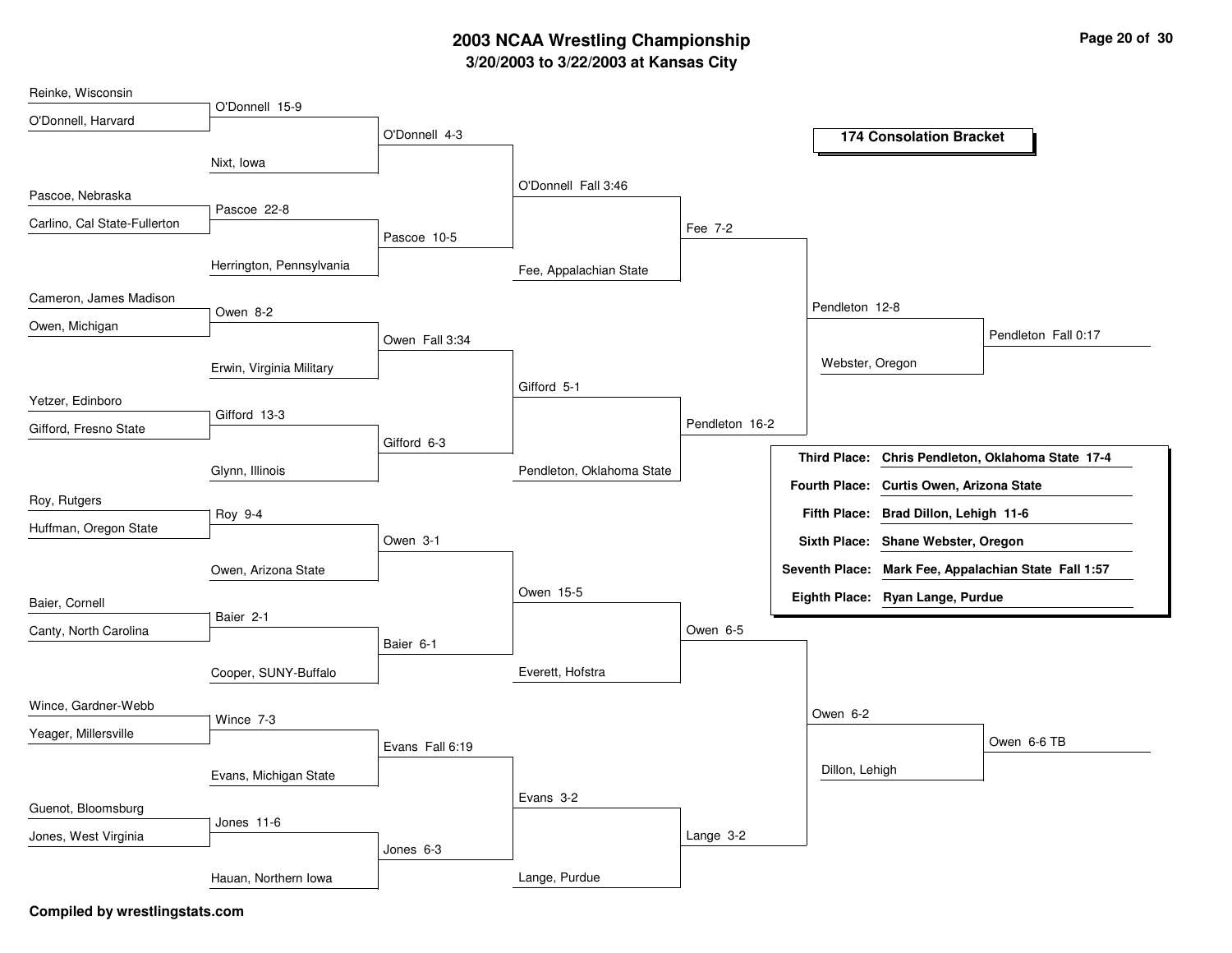# **3/20/2003 to 3/22/2003 at Kansas City 2003 NCAA Wrestling Championship Page <sup>21</sup> of <sup>30</sup>**

#### **Championship Pigtail Bouts for 174**

Carl Fronhofer - Pittsburgh

Fronhofer Fall 4:46 Blake Kaplan - Ohio State

Pascoe Fall 1:25

#### **Consolation Pigtail Bouts for 174**

Travis Pascoe - Nebraska

Blake Kaplan - Ohio State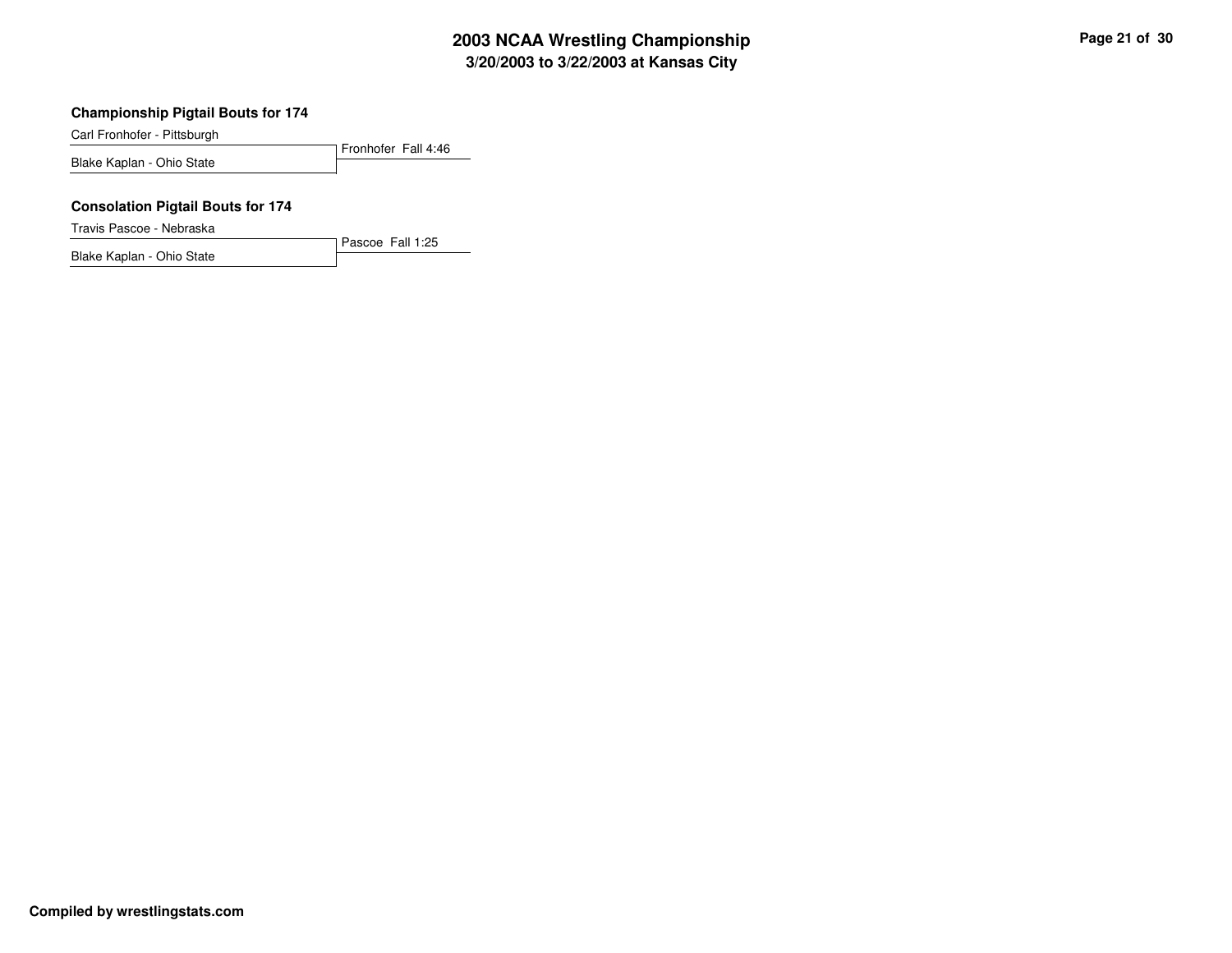# **3/20/2003 to 3/22/2003 at Kansas City 2003 NCAA Wrestling Championship Page <sup>22</sup> of <sup>30</sup>**

| Jessman Smith, Iowa [1]               |                               |                           |                          |                   |
|---------------------------------------|-------------------------------|---------------------------|--------------------------|-------------------|
| Jed Pennell, Oregon State             | Jessman Smith 14-4            |                           |                          |                   |
| Rowdy Lundegreen, Cal State-Fullerton | Austen Palmer 12-3            | Jessman Smith 5-1         |                          | 184 Weight Class  |
| Austen Palmer, Iowa State             |                               |                           |                          |                   |
| Ben Heizer, Northern Illinois [9]     |                               |                           | Jessman Smith 5-3        |                   |
| Jordan Holm, Northern Iowa            | Ben Heizer 8-2                |                           |                          |                   |
| Ryan Halsey, Cal Poly-SLO             |                               | Ben Heizer 8-1            |                          |                   |
| Ty Matthews, Indiana [8]              | Ryan Halsey 10-2              |                           |                          |                   |
| Mark Becks, Penn State [5]            |                               |                           |                          | Scott Barker 9-4  |
| Russ Vanderheyden, Central Michigan   | Mark Becks 5-3                |                           |                          |                   |
| Jake Stork, Maryland                  |                               | Mark Becks 9-8            |                          |                   |
| Ben Wissel, Purdue                    | Jake Stork 11-7               |                           |                          |                   |
| Dave Colabella, James Madison         |                               |                           | Scott Barker 2-2 TB      |                   |
| Casey Kapustka, Ohio State            | Dave Colabella 6-1            |                           |                          |                   |
| Dusty Heist, North Carolina           |                               | Scott Barker 6-0          |                          |                   |
| Scott Barker, Missouri [4]            | Scott Barker 13-2             |                           |                          |                   |
| Clint Wattenberg, Cornell [3]         |                               |                           |                          | Jake Rosholt 13-5 |
| Ryan Wilman, West Virginia            | Clint Wattenberg TF 15-0, 6:4 |                           |                          |                   |
| Brad Christie, Hofstra                |                               | Clint Wattenberg 6-0      |                          |                   |
| Alex Clemsen, Edinboro                | Alex Clemsen 2-0              |                           |                          |                   |
| Travis Frick, Lehigh [11]             |                               |                           | Josh Lambrecht Fall 4:31 |                   |
| Pete Friedl, Illinois                 | Pete Friedl 13-5              |                           |                          |                   |
| Brian Neuman, Duquesne                |                               | Josh Lambrecht Fall 2:53  |                          |                   |
| Josh Lambrecht, Oklahoma [6]          | Josh Lambrecht Fall 4:17      |                           |                          |                   |
| Gerald Harris, Cleveland State [7]    |                               |                           |                          | Jake Rosholt 9-2  |
| Nick Ciarcia, Brown                   | Gerald Harris 2-1             |                           |                          |                   |
| Keith Clifton, Citadel                |                               | Jake Rosholt 12-7         |                          |                   |
| Jake Rosholt, Oklahoma State [10]     | Jake Rosholt 8-6              |                           |                          |                   |
| Bryan Travers, Cal State-Bakersfield  |                               |                           | Jake Rosholt Fall 2:20   |                   |
| Ed Strauss, Boston University         | Ed Strauss 19-8               |                           |                          |                   |
| Tony D'Amico, Boise State             |                               | Greg Parker TF 19-4, 5:26 |                          |                   |
| Greg Parker, Princeton [2]            | Greg Parker 15-2              |                           |                          |                   |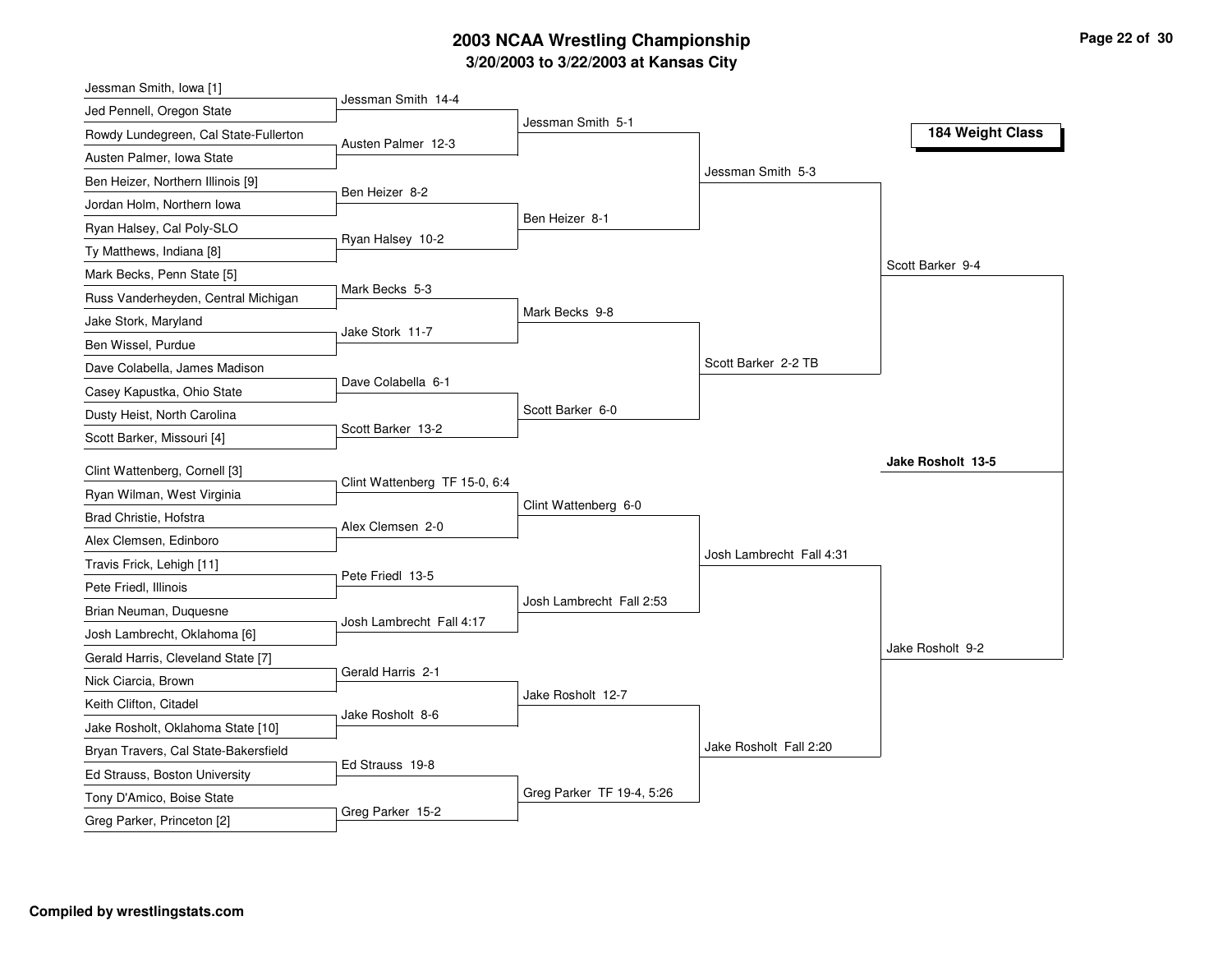## **3/20/2003 to 3/22/2003 at Kansas City 2003 NCAA Wrestling Championship Page <sup>23</sup> of <sup>30</sup>**

| D'Amico, Boise State            |                            |                  |                           |                 |                                                     |
|---------------------------------|----------------------------|------------------|---------------------------|-----------------|-----------------------------------------------------|
| Travers, Cal State-Bakersfield  | D'Amico 7-2                | Stork 11-5       |                           |                 |                                                     |
|                                 | Stork, Maryland            |                  |                           |                 | <b>184 Consolation Bracket</b>                      |
|                                 |                            |                  | Stork TF 16-1, 4:27       |                 |                                                     |
| Clifton, Citadel                | Ciarcia 5-1                |                  |                           |                 |                                                     |
| Ciarcia, Brown                  |                            | Colabella 4-1    |                           | Wattenberg 18-6 |                                                     |
|                                 |                            |                  |                           |                 |                                                     |
|                                 | Colabella, James Madison   |                  | Wattenberg, Cornell       |                 |                                                     |
| Neuman, Duquesne                | Justus Fall 2:10           |                  |                           |                 | Wattenberg 16-12                                    |
| Justus, Virginia Tech           |                            |                  |                           |                 | Smith 6-3                                           |
|                                 |                            | Justus 9-2       |                           |                 | Smith, Iowa                                         |
|                                 | Palmer, Iowa State         |                  | Justus 10-6               |                 |                                                     |
| Christie, Hofstra               | Christie 8-6               |                  |                           |                 |                                                     |
| Wilman, West Virginia           |                            |                  |                           | Parker 14-2     |                                                     |
|                                 |                            | Halsey Fall 1:40 |                           |                 | <b>Third Place:</b><br>Josh Lambrecht, Oklahoma 5-2 |
|                                 | Halsey, Cal Poly-SLO       |                  | Parker, Princeton         |                 | Fourth Place: Jessman Smith, Iowa                   |
| Heist, North Carolina           | Kapustka 3-2               |                  |                           |                 | Fifth Place: Clint Wattenberg, Cornell 9-5          |
| Kapustka, Ohio State            |                            | Harris 2-1 TB    |                           |                 | Sixth Place: Ben Heizer, Northern Illinois          |
|                                 |                            |                  |                           |                 |                                                     |
|                                 | Harris, Cleveland State    |                  | DeNisco 9-4               |                 | Seventh Place: Mark Becks, Penn State 5-3           |
| Wissel, Purdue                  | DeNisco 5-3                |                  |                           |                 | Eighth Place: Greg Parker, Princeton                |
| DeNisco, Wisconsin              |                            | DeNisco 6-4 OT   |                           | Heizer 12-5     |                                                     |
|                                 |                            |                  |                           |                 |                                                     |
|                                 | Strauss, Boston University |                  | Heizer, Northern Illinois |                 |                                                     |
| Matthews, Indiana               | Holm 3-1 OT                |                  |                           |                 | Heizer 5-3                                          |
| Holm, Northern Iowa             |                            |                  |                           |                 | Lambrecht 8-3                                       |
|                                 |                            | Holm 2-1 TB      |                           |                 | Lambrecht, Oklahoma                                 |
|                                 | Clemsen, Edinboro          |                  |                           |                 |                                                     |
| Lundegreen, Cal State-Fullerton |                            |                  | Holm 10-8                 |                 |                                                     |
| Pennell, Oregon State           | Pennell 7-4                |                  |                           | Becks 9-4       |                                                     |
|                                 |                            | Friedl 11-1      |                           |                 |                                                     |
|                                 | Friedl, Illinois           |                  | Becks, Penn State         |                 |                                                     |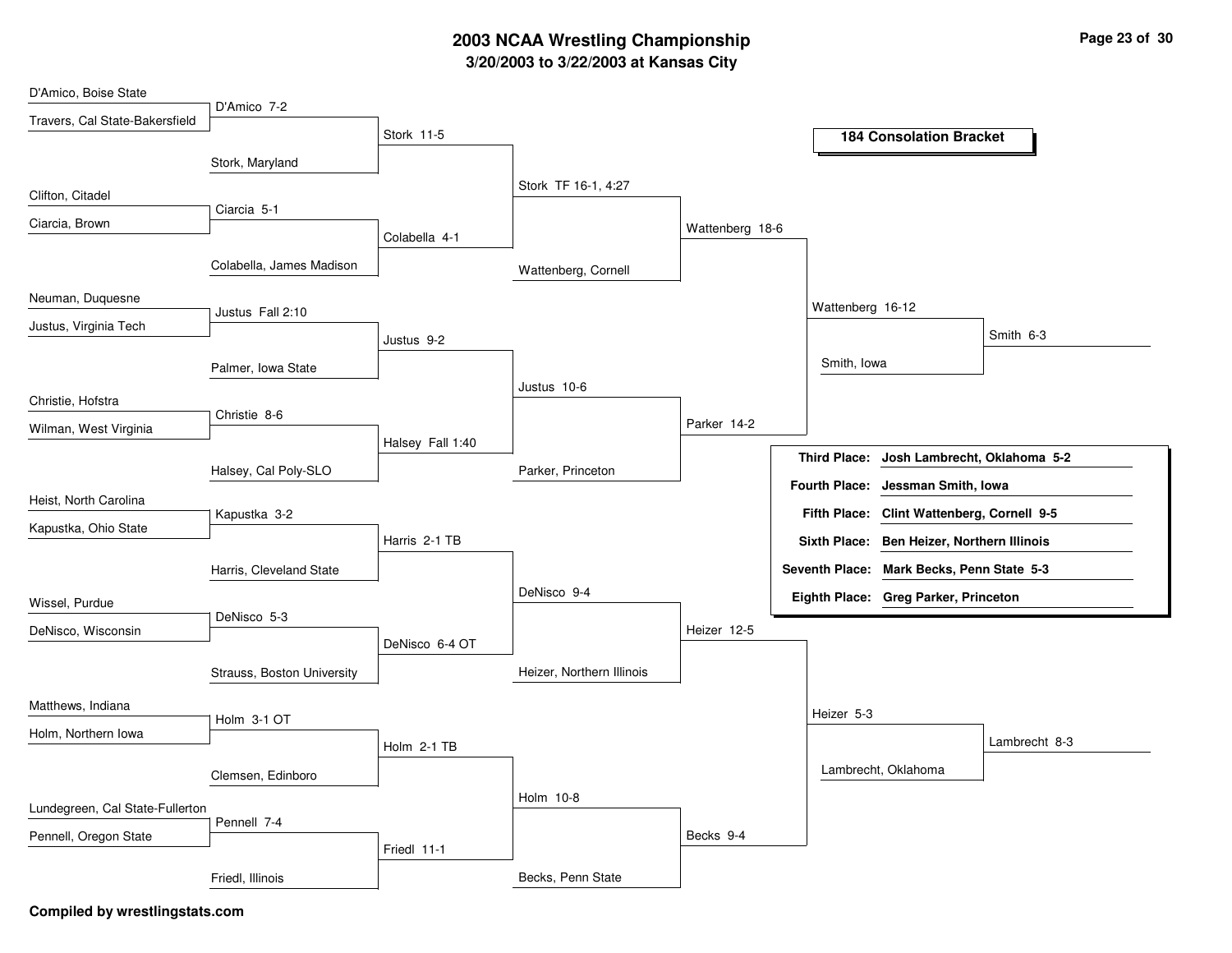# **3/20/2003 to 3/22/2003 at Kansas City 2003 NCAA Wrestling Championship Page <sup>24</sup> of <sup>30</sup>**

#### **Championship Pigtail Bouts for 184**

| Ben Wissel - Purdue                      |                |
|------------------------------------------|----------------|
|                                          | Wissel 7-4     |
| Scott Justus - Virginia Tech             |                |
| Josh Lambrecht - Oklahoma                |                |
|                                          | Lambrecht 10-6 |
| Ralph DeNisco - Wisconsin                |                |
| <b>Consolation Pigtail Bouts for 184</b> |                |
| Scott Justus - Virginia Tech             |                |
| Travis Frick - Lehigh                    | Justus 9-3     |
| Ralph DeNisco - Wisconsin                |                |
| Russ Vanderheyden - Central Michigan     | DeNisco 13-10  |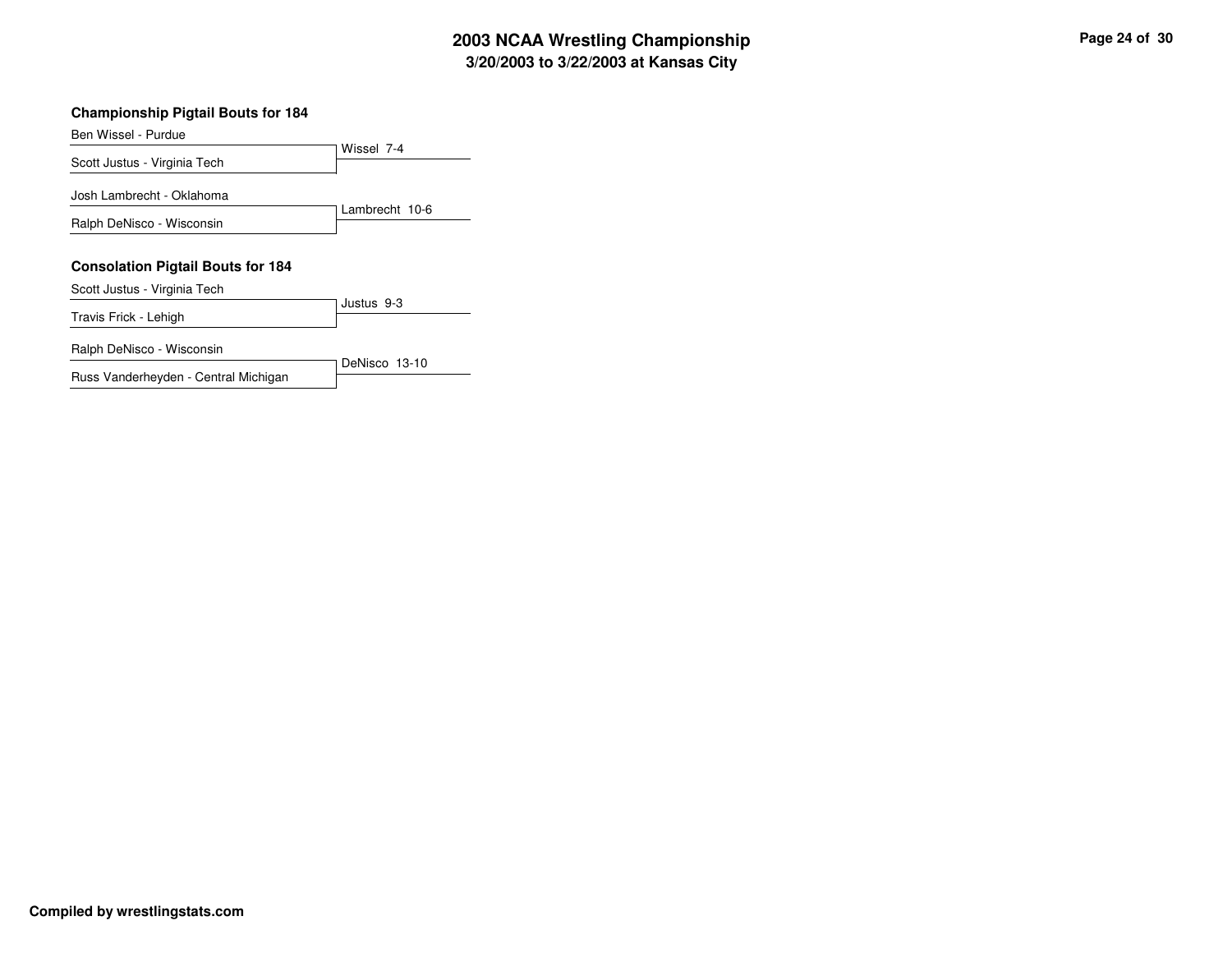# **3/20/2003 to 3/22/2003 at Kansas City 2003 NCAA Wrestling Championship Page <sup>25</sup> of <sup>30</sup>**

| Jon Trenge, Lehigh [1]                                      |                        |                        |                        |                  |
|-------------------------------------------------------------|------------------------|------------------------|------------------------|------------------|
| K.C. Walsh, Boise State                                     | Jon Trenge 8-0         |                        |                        |                  |
| Ryan Bader, Arizona State                                   | Ryan Bader 6-4 OT      | Jon Trenge 11-2        |                        | 197 Weight Class |
| Adam Schaaf, Millersville                                   |                        |                        |                        |                  |
| Kyle Smith, Michigan [9]                                    |                        |                        | Jon Trenge Fall 6:55   |                  |
| Kevin Kessner, Wyoming                                      | Kyle Smith 5-3         |                        |                        |                  |
| Stipe Miocic, Cleveland State                               |                        | Kyle Smith 7-4         |                        |                  |
| Anthony Reynolds, Sacred Heart [8]                          | Anthony Reynolds 10-7  |                        |                        |                  |
| David Shunamon, Edinboro [5]                                |                        |                        |                        | Jon Trenge 5-3   |
| Anton Talamantes, Ohio State                                | Anton Talamantes 8-6   |                        |                        |                  |
| David Dashiell, North Carolina                              |                        | Morgan Horner 6-5      |                        |                  |
| Morgan Horner, Lock Haven [12]                              | Morgan Horner 9-1      |                        |                        |                  |
| Paul Velekei, Pennsylvania                                  |                        |                        | Chris Skretkowicz 14-8 |                  |
| David Schenk, Cal Poly-SLO                                  | David Schenk 7-1       |                        |                        |                  |
| Ryan Cummins, Penn State                                    |                        | Chris Skretkowicz 13-1 |                        |                  |
| Chris Skretkowicz, Hofstra [4]                              | Chris Skretkowicz 14-3 |                        |                        |                  |
|                                                             |                        |                        |                        | Damion Hahn 5-4  |
| Justin Ruiz, Nebraska [3]<br>Lee Kraemer, Wisconsin         | Justin Ruiz 10-3       |                        |                        |                  |
|                                                             |                        |                        |                        |                  |
|                                                             |                        | Tom Grossman 7-6       |                        |                  |
| Josh Carroll, Appalachian State                             | Tom Grossman 8-3       |                        |                        |                  |
| Tom Grossman, Oklahoma                                      |                        |                        | Damion Hahn 14-2       |                  |
| Matt Greenberg, Cornell [11]                                | Dante Stone 7-6        |                        |                        |                  |
| Dante Stone, Missouri                                       |                        | Damion Hahn 4-2        |                        |                  |
| Ryan McGrath, Rutgers                                       | Damion Hahn 7-1        |                        |                        |                  |
| Damion Hahn, Minnesota [6]                                  |                        |                        |                        | Damion Hahn 4-3  |
| Nik Fekete, Michigan State [7]                              | Nik Fekete 5-4         |                        |                        |                  |
| Marcio Botelho, Fresno State                                |                        | Sean Stender 10-4      |                        |                  |
| Landon Seefeldt, Cal State-Fullerton                        | Sean Stender 13-1      |                        |                        |                  |
| Sean Stender, Northern Iowa [10]                            |                        |                        |                        |                  |
| Chris Jones, Drexel                                         |                        |                        | Muhammed Lawal 7-3     |                  |
| Tyrone Byrd, Illinois                                       | Tyrone Byrd 2-1 TB     |                        |                        |                  |
| Eric Mausser, Clarion<br>Muhammed Lawal, Oklahoma State [2] | Muhammed Lawal 13-3    | Muhammed Lawal 13-3    |                        |                  |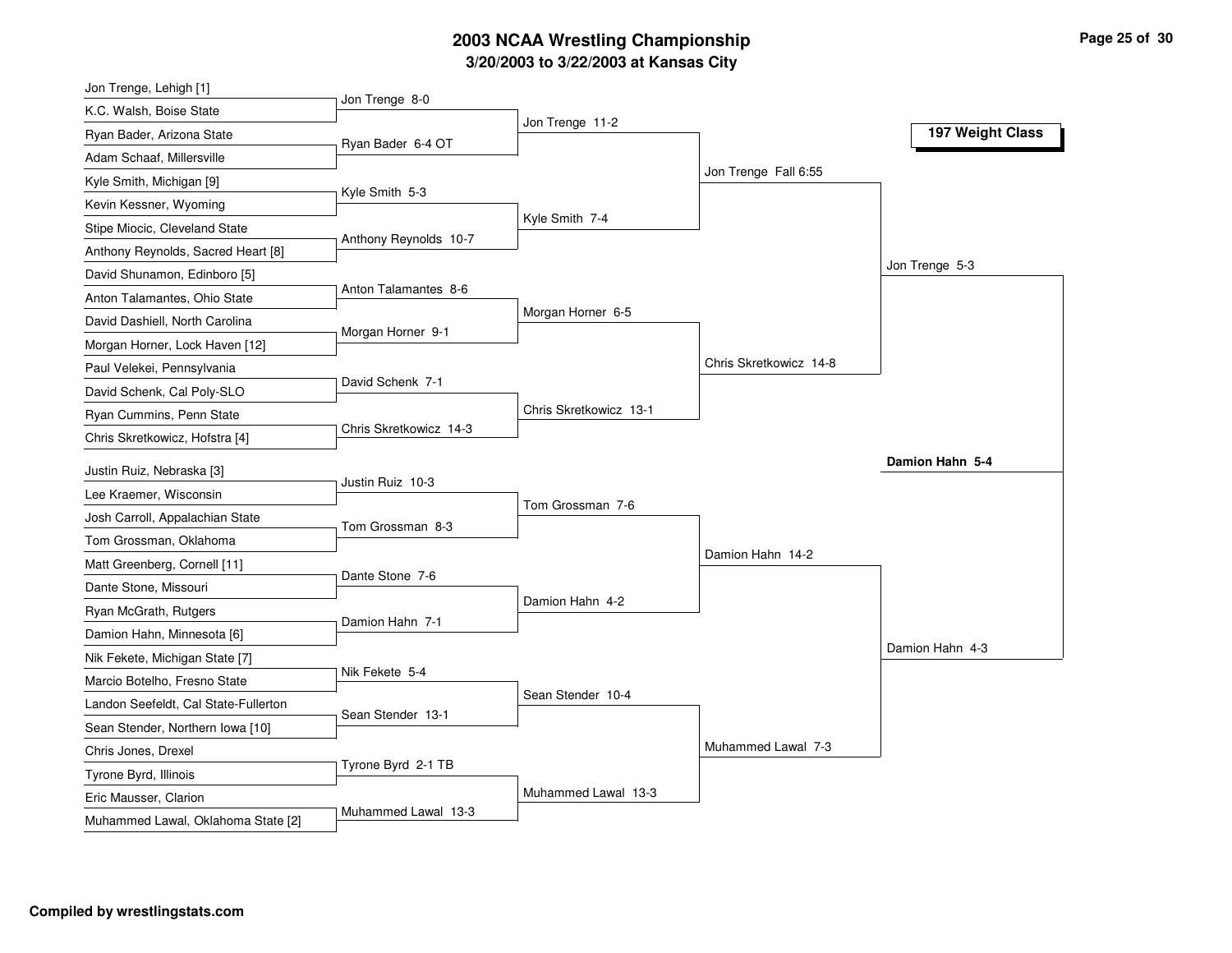# **3/20/2003 to 3/22/2003 at Kansas City 2003 NCAA Wrestling Championship Page <sup>26</sup> of <sup>30</sup>**

| Mausser, Clarion              |                        |                   |                        |              |                      |                                               |                                    |
|-------------------------------|------------------------|-------------------|------------------------|--------------|----------------------|-----------------------------------------------|------------------------------------|
| Jones, Drexel                 | Mausser 5-0            |                   |                        |              |                      |                                               |                                    |
|                               |                        | Mausser FFT       |                        |              |                      | <b>197 Consolation Bracket</b>                |                                    |
|                               | Talamantes, Ohio State |                   |                        |              |                      |                                               |                                    |
| Seefeldt, Cal State-Fullerton |                        |                   | Botelho 9-6            |              |                      |                                               |                                    |
| Botelho, Fresno State         | Botelho 12-5           |                   |                        | Botelho 7-3  |                      |                                               |                                    |
|                               |                        | Botelho Fall 4:25 |                        |              |                      |                                               |                                    |
|                               | Schenk, Cal Poly-SLO   |                   | Grossman, Oklahoma     |              |                      |                                               |                                    |
| McGrath, Rutgers              | Greenberg 6-2          |                   |                        |              | Stender Fall 1:23    |                                               |                                    |
| Greenberg, Cornell            |                        | Greenberg 14-1    |                        |              |                      |                                               | Stender 10-1                       |
|                               |                        |                   |                        |              |                      | Skretkowicz, Hofstra                          |                                    |
|                               | Bader, Arizona State   |                   | Greenberg 6-1          |              |                      |                                               |                                    |
| Carroll, Appalachian State    | Kraemer 14-6           |                   |                        |              |                      |                                               |                                    |
| Kraemer, Wisconsin            |                        |                   |                        | Stender 7-4  |                      |                                               |                                    |
|                               |                        | Kraemer Fall 2:37 |                        |              | <b>Third Place:</b>  |                                               | Muhammed Lawal, Oklahoma State 7-4 |
|                               | Reynolds, Sacred Heart |                   | Stender, Northern Iowa |              | <b>Fourth Place:</b> | Sean Stender, Northern Iowa                   |                                    |
| Cummins, Penn State           | Velekei 11-7           |                   |                        |              |                      | Fifth Place: Justin Ruiz, Nebraska 7-4        |                                    |
| Velekei, Pennsylvania         |                        | Fekete 10-3       |                        |              |                      | Sixth Place: Chris Skretkowicz, Hofstra       |                                    |
|                               | Fekete, Michigan State |                   |                        |              |                      | Seventh Place: Kyle Smith, Michigan Fall 2:32 |                                    |
|                               |                        |                   | Fekete 3-2             |              |                      | Eighth Place: Marcio Botelho, Fresno State    |                                    |
| Faustman, Central Michigan    | Shunamon 8-6 OT        |                   |                        |              |                      |                                               |                                    |
| Shunamon, Edinboro            |                        | Shunamon 7-4      |                        | Smith 7-6    |                      |                                               |                                    |
|                               | Byrd, Illinois         |                   | Smith, Michigan        |              |                      |                                               |                                    |
| Miocic, Cleveland State       |                        |                   |                        |              |                      |                                               |                                    |
| Kessner, Wyoming              | Kessner 11-4           |                   |                        |              | Ruiz 4-3             |                                               |                                    |
|                               |                        | Ruiz 3-1          |                        |              |                      |                                               | Lawal 5-3                          |
|                               | Ruiz, Nebraska         |                   |                        |              |                      | Lawal, Oklahoma State                         |                                    |
| Schaaf, Millersville          |                        |                   | Ruiz 9-4               |              |                      |                                               |                                    |
| Walsh, Boise State            | Walsh 4-1              |                   |                        | Ruiz 10-8 OT |                      |                                               |                                    |
|                               |                        | Stone 1-0         |                        |              |                      |                                               |                                    |
|                               | Stone, Missouri        |                   | Horner, Lock Haven     |              |                      |                                               |                                    |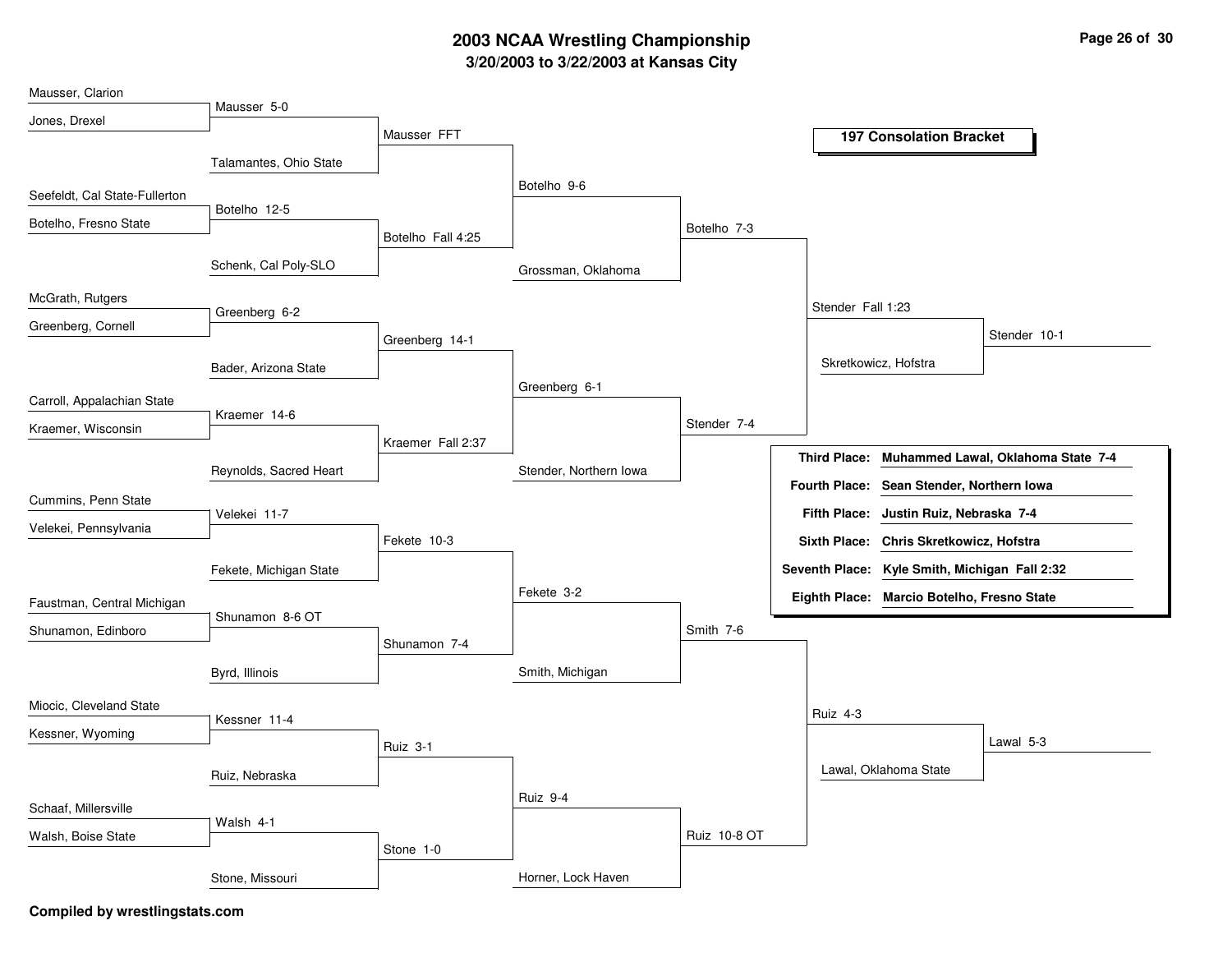# **3/20/2003 to 3/22/2003 at Kansas City 2003 NCAA Wrestling Championship Page <sup>27</sup> of <sup>30</sup>**

#### **Championship Pigtail Bouts for 197**

| K.C. Walsh - Boise State                 |                  |
|------------------------------------------|------------------|
|                                          | Walsh 2-1        |
| Greg Sawyer - Rider                      |                  |
| Matt Greenberg - Cornell                 |                  |
| Brett Faustman - Central Michigan        | Greenberg 5-1 OT |
|                                          |                  |
| <b>Consolation Pigtail Bouts for 197</b> |                  |
| Brett Faustman - Central Michigan        |                  |
| David Dashiell - North Carolina          | Faustman 2-0     |
| Eric Mausser - Clarion                   |                  |
|                                          | Mausser 6-0      |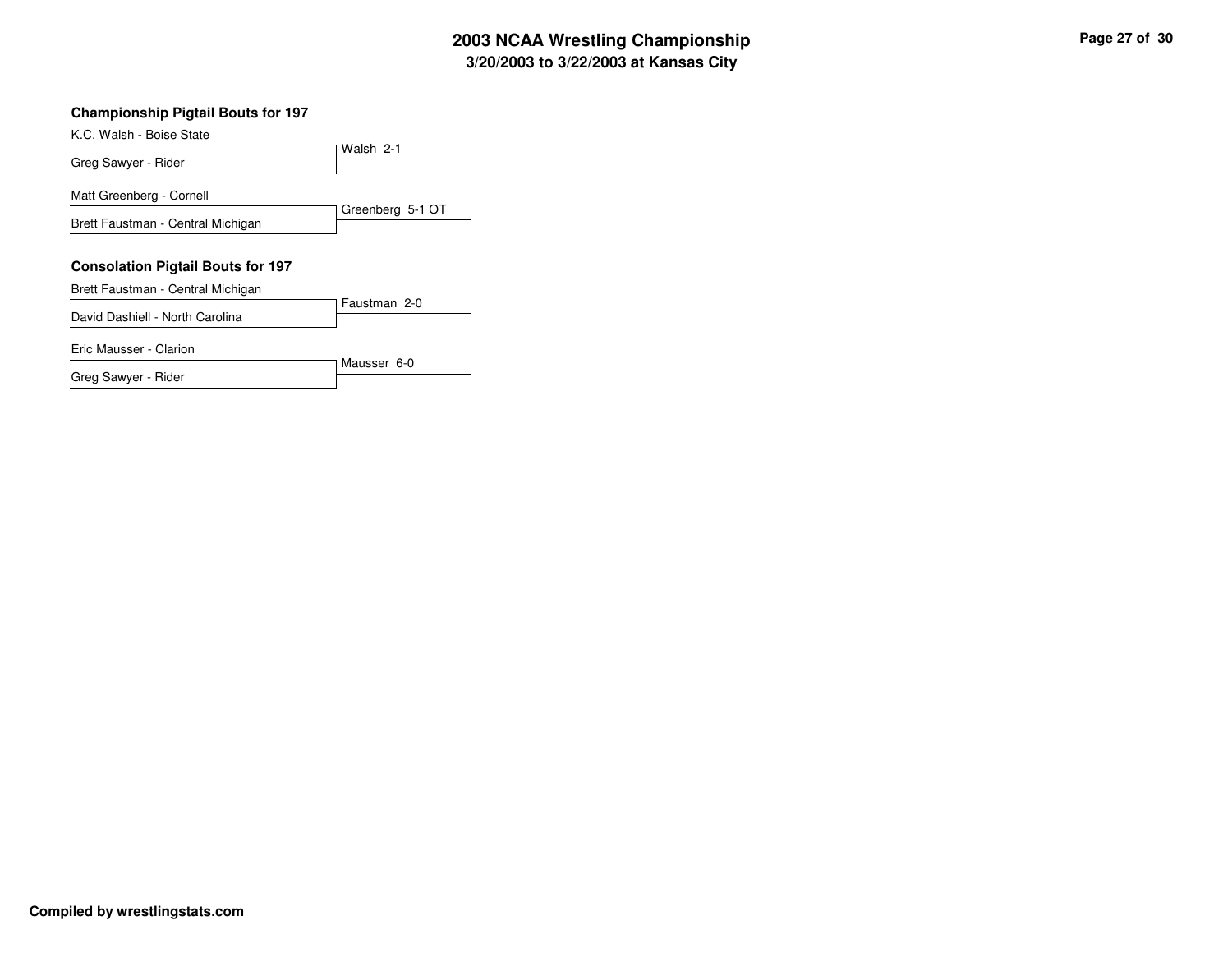# **3/20/2003 to 3/22/2003 at Kansas City 2003 NCAA Wrestling Championship Page <sup>28</sup> of <sup>30</sup>**

| Steve Mocco, Iowa [1]               |                           |                          |                            |                    |
|-------------------------------------|---------------------------|--------------------------|----------------------------|--------------------|
| Bye                                 | Steve Mocco               |                          |                            |                    |
| Scott Coleman, Iowa State           | Scott Coleman 3-0         | Steve Mocco DFT 2:03     |                            | 285 Weight Class   |
| Greg Wagner, Michigan               |                           |                          |                            |                    |
| John Testa, Clarion [9]             |                           |                          | Steve Mocco 7-1            |                    |
| Tomas Rodriguez, Kent State         | John Testa 8-4            |                          |                            |                    |
| Brad Steele, Wyoming                |                           | John Testa 7-3           |                            |                    |
| Garrett Lowney, Minnesota [8]       | Garrett Lowney 9-4        |                          |                            |                    |
| Boe Rushton, Boise State [5]        |                           |                          |                            | Steve Mocco 10-2   |
| Kevin Herron, Missouri              | Boe Rushton 7-1           |                          |                            |                    |
| Brent Miller, West Virginia [12]    |                           | Boe Rushton Fall 8:15 TB |                            |                    |
| Bye                                 | <b>Brent Miller</b>       |                          |                            |                    |
| Israel Blevins, Purdue              |                           |                          | Kellan Fluckiger Fall 1:21 |                    |
| Marc Allemang, Duquesne             | <b>Israel Blevins 9-7</b> |                          |                            |                    |
| Mike Carroll, Drexel                |                           | Kellan Fluckiger 7-1     |                            |                    |
| Kellan Fluckiger, Arizona State [4] | Kellan Fluckiger 8-1      |                          |                            |                    |
|                                     |                           |                          |                            |                    |
|                                     |                           |                          |                            | Steve Mocco 8-3    |
| Tommy Rowlands, Ohio State [3]      | Tommy Rowlands Fall 4:15  |                          |                            |                    |
| Willie Gruenwald, Oklahoma State    |                           | Tommy Rowlands Fall 1:22 |                            |                    |
| Dan Howe, Cal Poly-SLO              | Dan Howe                  |                          |                            |                    |
| Bye                                 |                           |                          | Tommy Rowlands 11-7        |                    |
| Andy Bowlby, Oregon State [11]      | Carmelo Marrero 16-12     |                          |                            |                    |
| Carmelo Marrero, Rider              |                           | Matt Feast 5-3           |                            |                    |
| Justin Staebler, Wisconsin          | Matt Feast 4-3            |                          |                            |                    |
| Matt Feast, Pennsylvania [6]        |                           |                          |                            |                    |
| Pat Cummins, Penn State [7]         | Pat Cummins 12-2          |                          |                            | Kevin Hoy DFT 0:46 |
| Russ Davie, Cleveland State         |                           | Pat Cummins 6-2          |                            |                    |
| Paul Hynek, Northern Iowa [10]      | Paul Hynek                |                          |                            |                    |
| Bye                                 |                           |                          |                            |                    |
| John Paxton, Army                   |                           |                          | Kevin Hoy 3-2              |                    |
| Billy Linane, Citadel               | John Paxton Fall 2:34     |                          |                            |                    |
| Joe Sahl, Lehigh                    | Kevin Hoy Fall 5:41       | Kevin Hoy 8-4            |                            |                    |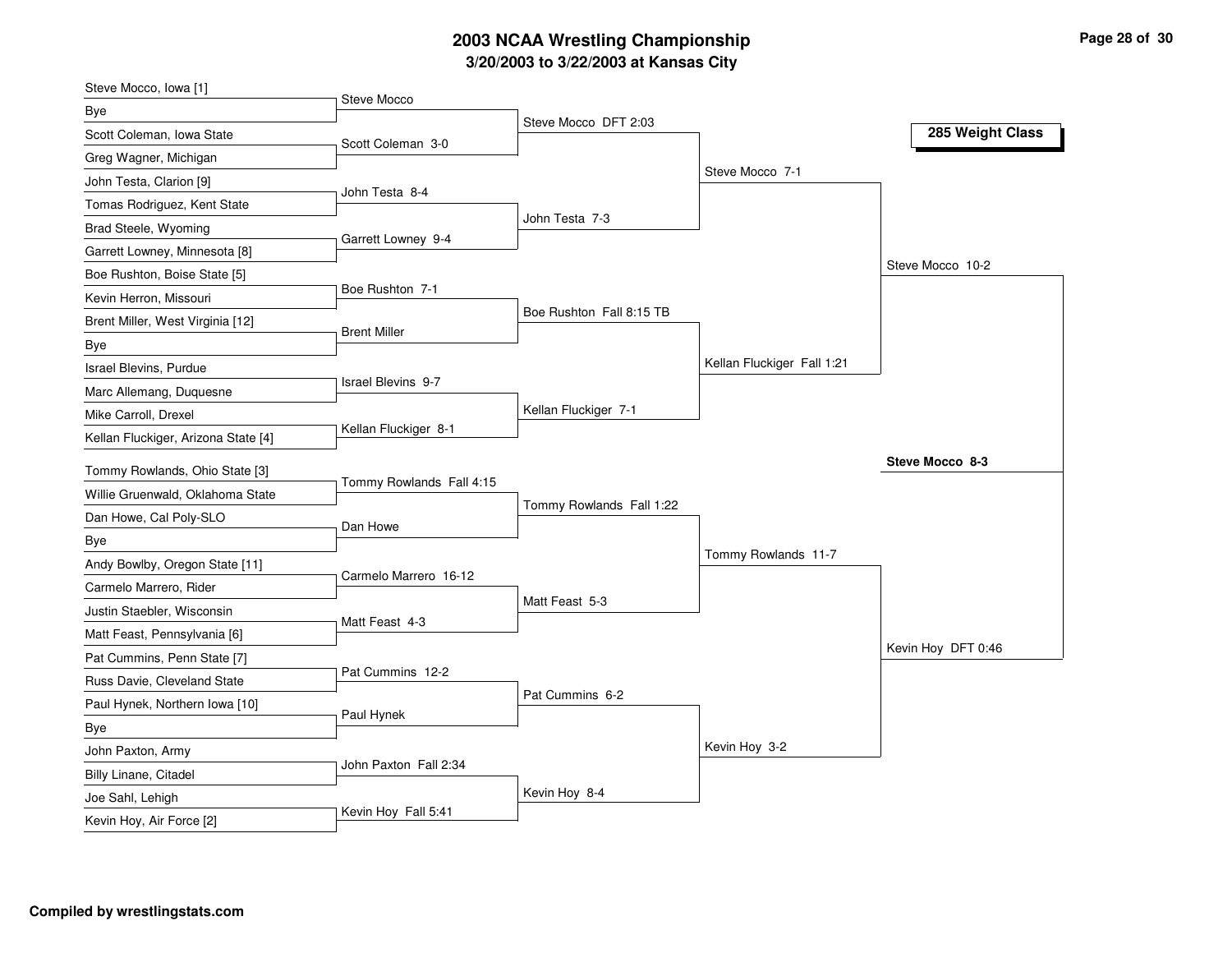# **3/20/2003 to 3/22/2003 at Kansas City 2003 NCAA Wrestling Championship Page <sup>29</sup> of <sup>30</sup>**

| Sahl, Lehigh              |                       |                    |                      |                   |                     |                                             |                                                      |
|---------------------------|-----------------------|--------------------|----------------------|-------------------|---------------------|---------------------------------------------|------------------------------------------------------|
| Linane, Citadel           | Sahl Fall 1:48        |                    |                      |                   |                     |                                             |                                                      |
|                           |                       | Miller 7-4         |                      |                   |                     | <b>285 Consolation Bracket</b>              |                                                      |
|                           | Miller, West Virginia |                    |                      |                   |                     |                                             |                                                      |
| Davie, Cleveland State    |                       |                    | Miller 7-4           |                   |                     |                                             |                                                      |
| Bye                       | Davie                 |                    |                      |                   |                     |                                             |                                                      |
|                           |                       | Blevins 2-1 TB     |                      | Feast 7-3         |                     |                                             |                                                      |
|                           | Blevins, Purdue       |                    | Feast, Pennsylvania  |                   |                     |                                             |                                                      |
| Staebler, Wisconsin       |                       |                    |                      |                   |                     |                                             |                                                      |
| Bowlby, Oregon State      | Staebler 3-0          |                    |                      |                   | Cummins 10-4        |                                             |                                                      |
|                           |                       | Staebler 4-2 OT    |                      |                   |                     |                                             | Cummins 10-4                                         |
|                           | Coleman, Iowa State   |                    |                      |                   |                     | Fluckiger, Arizona State                    |                                                      |
| Gruenwald, Oklahoma State |                       |                    | Staebler 4-2 OT      |                   |                     |                                             |                                                      |
|                           | Gruenwald             |                    |                      | Cummins 7-3       |                     |                                             |                                                      |
| Bye                       |                       | Gruenwald DFT 2:40 |                      |                   |                     |                                             |                                                      |
|                           | Lowney, Minnesota     |                    | Cummins, Penn State  |                   | <b>Third Place:</b> | Boe Rushton, Boise State 10-8               |                                                      |
| Carroll, Drexel           |                       |                    |                      |                   |                     | Fourth Place: Pat Cummins, Penn State       |                                                      |
|                           | Carroll Fall 6:45     |                    |                      |                   |                     |                                             | Fifth Place: Kellan Fluckiger, Arizona State Med FFT |
| Allemang, Duquesne        |                       | Hynek 5-3          |                      |                   |                     | Sixth Place: Tommy Rowlands, Ohio State     |                                                      |
|                           | Hynek, Northern Iowa  |                    |                      |                   |                     | Seventh Place: Matt Feast, Pennsylvania 8-6 |                                                      |
|                           |                       |                    | Hynek Fall 0:49      |                   |                     | Eighth Place: John Testa, Clarion           |                                                      |
| Herron, Missouri          | Herron                |                    |                      |                   |                     |                                             |                                                      |
| Bye                       |                       | Herron Fall 5:26   |                      | Testa 15-5        |                     |                                             |                                                      |
|                           | Paxton, Army          |                    | Testa, Clarion       |                   |                     |                                             |                                                      |
|                           |                       |                    |                      |                   |                     |                                             |                                                      |
| Steele, Wyoming           | Rodriguez 7-4         |                    |                      |                   | Rushton 12-4        |                                             |                                                      |
| Rodriguez, Kent State     |                       | Rodriguez 16-4     |                      |                   |                     |                                             | Rushton Med FFT                                      |
|                           |                       |                    |                      |                   |                     | Rowlands, Ohio State                        |                                                      |
|                           | Howe, Cal Poly-SLO    |                    |                      |                   |                     |                                             |                                                      |
| Wagner, Michigan          |                       |                    | Wagner 5-1           |                   |                     |                                             |                                                      |
| Bye                       | Wagner                |                    |                      | Rushton Fall 2:43 |                     |                                             |                                                      |
|                           |                       | Wagner Fall 2:58   |                      |                   |                     |                                             |                                                      |
|                           | Marrero, Rider        |                    | Rushton, Boise State |                   |                     |                                             |                                                      |